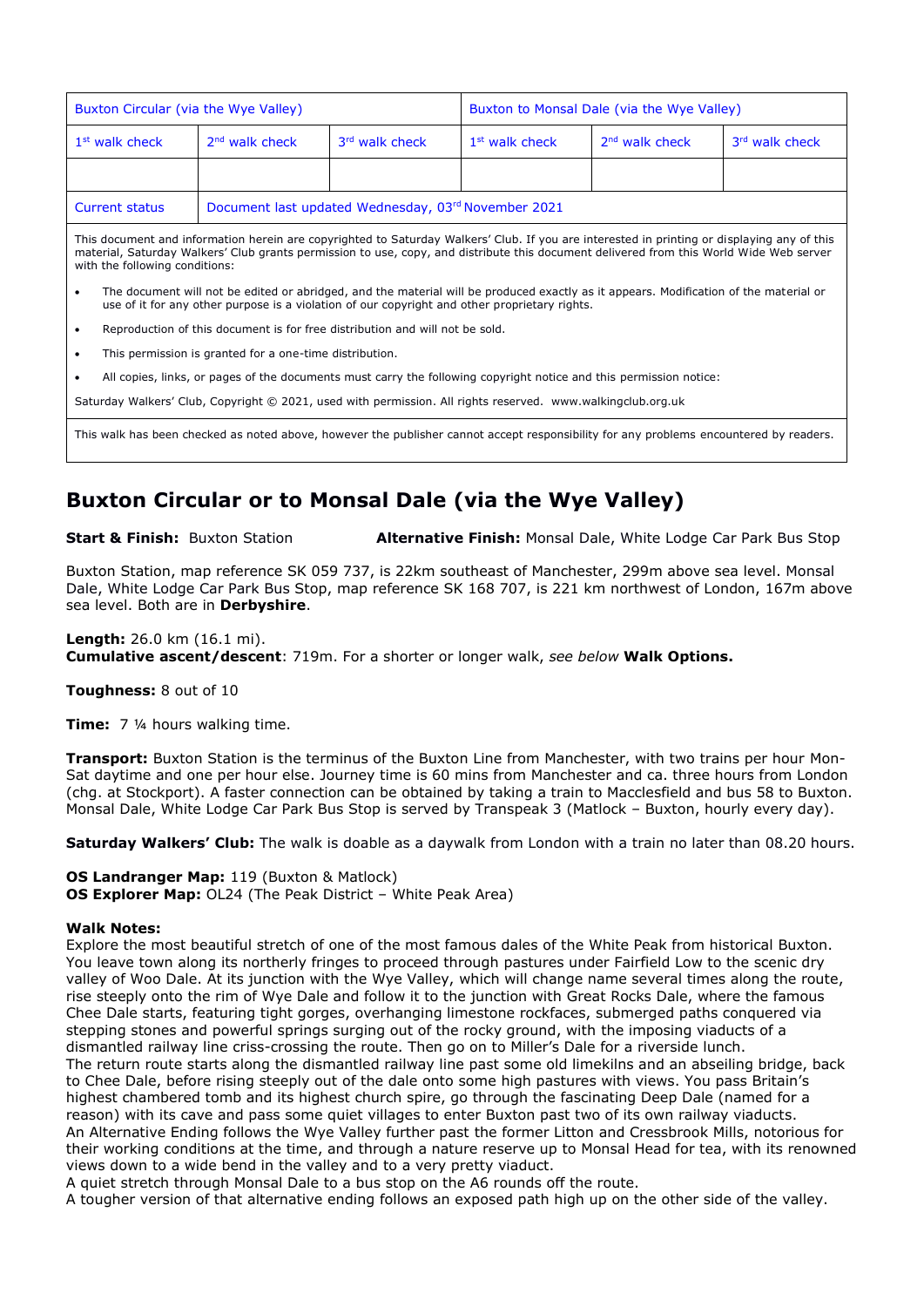### **Walk Options:**

**Some of the paths – and also the stepping stones – along the Wye are prone to being under water after heavy rain.** The Monsal Trail, running though the Wye Valley along a dismantled railway line, affords escapes to a higher level in several spots. These are obvious on the route map and highlighted in the directions.

### **Shortcuts**

- **Bus Lines 190 and 199** (Buxton Whaley Bridge and Buxton Manchester Airport, with at least 2 buses per hour between them Mon-Sat and one on Sundays) stop at **Fairfield, Church** and enable cutting out the urban bits at the start (cut 1.5 km). Continue in the direction of travel past the drive to St. Peter church and pick up the directions at the asterisk **\*)** on page 5.
- **Bus Line 65** (Buxton Tideswell Sheffield Interchange, with at least 5 buses per day) stops at **King Sterndale, Topley Pike** and enables a start at Blackwell Mill Cottages, near the westerly end of the Monsal Trail. The mill site is 7.5 km into the route, but the bus stop is 1.2 km away from the route, with a straightforward link route though. See the end of the main walk text for details.
- **In Chee Dale**, link to the return route without going to Miller's Dale first. Cuts 3.0 km.
- **Bus Line 65** (see above) also stops in **Miller's Dale**, just by the lunch pub (11.8 km into the walk).
- **Bus Lines 65** (see above) **and Transpeak 3** (Matlock Buxton, hourly every day) stop at **Blackwell Turn** (15.3 km into the walk).
- **Cut out** the out-and-back to the **Five Wells Chambered Tomb**, cuts 600m.
- **Bus Line Transpeak 3** (hourly every day) stops at **Taddington, Waterloo PH**, on the long versions of the walk, and at **Chelmorton, Old Coalpit Lane**, 200m off route, 18.9 km into the main walk.

See the route map for the locations of the bus stops.

### **Extensions/Alternative Endings**

**Modest Extensions** replace the post-lunch return to Chee Dale and subsequent rise onto the pastures, with either a rise out of Wye Dale straight from the lunch pub past Millers Dale Nature Reserve or by first going further down Wye Dale and rising out of it through Priestcliffe Lees Nature Reserve. Both extensions then pass through Priestcliffe and along the Limestone Way onto Sough Top.

**An Alternative Ending in Monsal Dale**, at a bus stop on the A6 (last departure 19.34 Mon-Fri, 19.09 Sat and 20.55 Sun, as of 08/2021), follows the very scenic Wye Valley to Monsal Head, where a steep ascent leads to a couple of tea stops and the famed view across the bend of the dale. The final stretch leads back to the river and through the widening dale. Distance: 20.2 km/12.6 mi with 536/668m ascent/descent, **6/10 rating**.

**A Variation of the middle part of the Alternative Ending** leads from Litton Mill onto the Monsal Trail for a short stretch to then circumvent the Litton and Cressbrook Tunnels by following an elevated and at times precipitous route with fantastic views along Miller's Dale and Water-cum-Jolly Dale. The route then re-joins the Monsal Trail through Upperdale to Monsal Head. This adds about 200m ascent, but no distance.

### **Elenvenses/Lunch** (details last updated 05/08/2021)

**Blackwell Mill Cycle Hire and Tuck Shop** 8 Blackwell Mill Cottages, Bakewell Road, *Buxton SK17 9TE (01298 708 38, [https://www.peakblackwellcyclehire.com/\)](https://www.peakblackwellcyclehire.com/)*. The Tuck Shop is located 60m off route, 7.5 km (4.7 mi) into the walk. Open 09.30-17.00 daily.

**Angler's Rest** Miller's Dale, *Buxton, Derbyshire SK17 8SN (01298 871 323)*. The Angler's Rest is located 11.8 km (7.3 mi) into the walk. Open all day every day. Food served xx.xx-xx.xx.

**The Refreshment Room** Millers Dale Station, Wormhill Road, *Millers Dale, Buxton, Derbyshire, SK17 8SN (01298 871 869, [https://www.blueberryfood.co.uk/the-refreshment-room\)](https://www.blueberryfood.co.uk/the-refreshment-room)*. Open 09.30-17.30 daily (in winter may close earlier). The Refreshment Room is located 12.3 km (7.6 mi) into the walk.

### **Tea** (details last updated 05/08/2021)

**Beech Croft Farm Caravan & Camp Site** Blackwell, *Taddington, Derbyshire, SK17 9TQ (01298 853 30, [https://beechcroftfarm.co.uk/\)](https://beechcroftfarm.co.uk/)*. Beech Croft Farm is located 70m off route, 15.0 km (9.3 mi) into the walk. Their **Store in the reception** building is selling hot and cold drinks and some cold food, and has outdoor seating (some covered). It is open all day every day, and happy to sell to non-residents. The next-door **Daisies Coffee Shop** has opened in 08/2021. Check the website for the latest on their opening hours and offerings. **The Waterloo Hotel** A6, *Taddington, Derbyshire, SK17 9TJ (01298 852 30)*. The Waterloo is located 14.6 km (9.1 mi) and 15.7 km (9.8 mi) respectively into the long versions of the walk. It used to be tied to Robinson's but is a Free House as of 05/21.

**The Church Inn** Chelmorton, *Buxton, Derbyshire, SK17 9SL (01298 853 19, [http://www.thechurchinn.co.uk/\)](http://www.thechurchinn.co.uk/)*. The Church Inn is located 17.9 km (11.1 mi) into the walk. Open all day every day. Food served 12.00-20.00. **Numerous options in Buxton**; some of the ones on the route are mentioned in the pdf.

**Tea Monsal Dale Ending -** located 2.8 km from the end of the walk (details last updated 06/09/2021) **Hobb's Café Tearoom** Monsal Head, *Derbyshire, DE 45 1NL (01629 640 346, [https://www.hobbscafemonsalhead.co.uk/\)](https://www.hobbscafemonsalhead.co.uk/)*. Open Thu-Sun 11.00-16.00. **Monsal Head Hotel and Stable Bar** Monsal Head, *Derbyshire, DE 45 1NL (01629 640 250, [http://monsalhead.com/stable-bar/\)](http://monsalhead.com/stable-bar/)*. Open all day every day. Food served all day every day.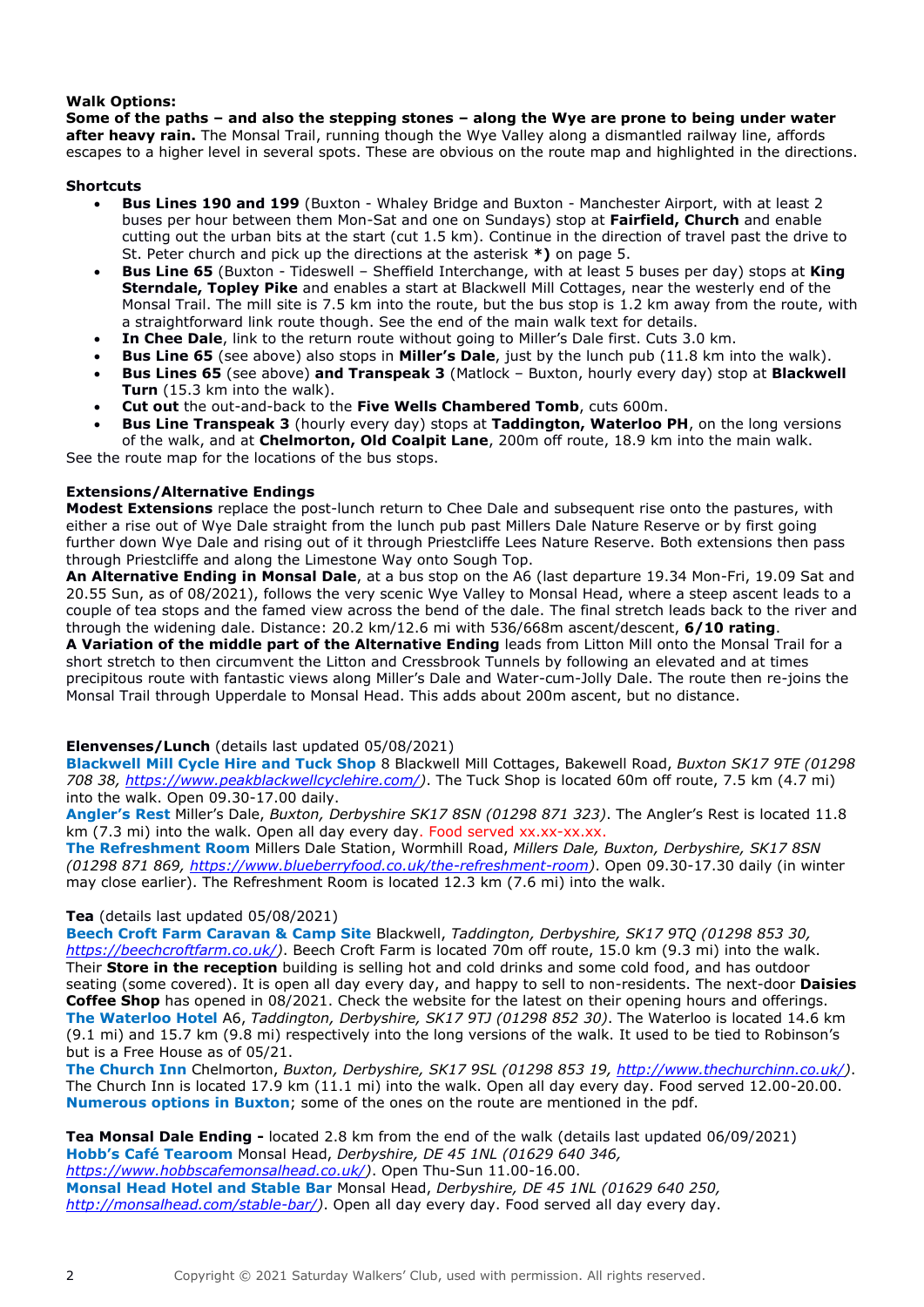#### **Notes**

#### **Buxton**

Buxton, a spa town in Derbyshire on the edge of the Peak District National Park, is the highest market town in England, some 300 m above sea level. Sights include Poole's Cavern, a limestone cavern, St Ann's Well, fed by a geothermal spring bottled by Buxton Mineral Water Company, and Georgian buildings around Buxton Crescent, including Buxton Baths. Also notable is the Opera House.

The area has been inhabited for at least 6,000 years: a settlement at Lismore Fields was rediscovered in 1984. The Romans developed a settlement known as Aquae Arnemetiae ("Baths of the goddess of the grove") and linked it to South Yorkshire via Navio in the Hope Valley to the Templebrough fort.

Built on the River Wye and overlooked by Axe Edge Moor, Buxton became a spa town because of its geothermal spring, which emerges at a steady temperature of 28° C.

The Buxton lime industry has been important for the development of the town and it has shaped the landscape around the town. Limestone has been used in several ways over the millennia: quarried as building stone, heated to produce lime (or 'quicklime'), a base for either lime mortar (a mix of lime, sand and water) for building or as a soil improver in agriculture. And before electric lights, lime was even burnt to light theatrical shows, putting the stage performers 'in the limelight'.

Modern quarrying is a high-technology industry using advanced machinery, supplying concrete and cement to the construction industry. Several active limestone quarries are still located close to Buxton, including the "Tunstead Superquarry" in Great Rocks Dale. It is the largest limestone quarry in the UK, producing 5.5 million tonnes p.a., a quarter of which is used by the cement works on site.

#### **The Peak District (National Park)**

The Peak District is an upland area at the southernmost end of the Pennines.

The Peak District National Park is one of the UK's most popular, and is located within the boundaries of five counties (Derbys., Ches., Staffs., Yorks. and Greater Manchester). Founded in 1951, it was the first national Park in England. The Park spans an area of around  $1,440 \text{ km}^2 (550 \text{ mi}^2)$  and – despite its name – its terrain consists mainly of rolling hills, farmland, moorland and some gritstone escarpments (the "edges"). It is however significantly higher than much of the terrain in the surrounding area.

The Peak District is formed almost exclusively from sedimentary rocks dating from the Carboniferous period. They comprise the Carboniferous Limestone, the overlying Gritstone and finally the Coal Measures, though the latter occur only on the extreme margins of the area. In addition, there are infrequent outcrops of igneous rocks including lavas, tuffs and volcanic vent agglomerates.

The northern Dark Peak (whose geology is gritstone) is one of the most famous landmarks in the Peak District National Park, known for its exposed and isolated tracts of moorland, as well as its expansive rolling plateau which is covered by cotton grass bogs and heather moorlands. The soil of the area is composed of moorland peat which provides the perfect environment for the plant life in the area. The areas to the flanks of the high moorland host numerous copses which are composed of Oak and Birch.

The southern White Peak (whose geology is mainly limestone) is another distinctive area within the park due to its gently sloping Limestone plateau, crisscrossed by the Limestone Dales. The Dales provide the areas' drainage and vary in steepness throughout the area.

#### **Wye Valley/River Wye**

The River Wye is a 24 km/15 mi long river in the Peak District, and is one of the major tributaries of the River Derwent. It is predominantly a limestone river, although the furthest source originates on the (gritstone) Axe Edge Moor west of Buxton. Another arm off the moors flows underground through Poole's Cavern in Buxton before rising at Wye Head and flowing through the Pavilion Gardens, where the two arms join. It then flows east through the limestone dales of the Wye Valley and through Ashford-in-the-Water and Bakewell and joins the Derwent at Rowsley, just after the Wye's main tributary, the Manifold, has joined.

#### **Pennine Bridleway**

The Pennine Bridleway is a 330 km (205 mi) waymarked linear Long-Distance Path and National Trail from Carsington Water, Derbyshire, to Kirkby Stephen, Cumbria. In its southern part, it follows the High Peak Trail along the track bed of the former Cromford and High Peak Railway. The idea for it was launched in 1986 by Mary Towneley, who rode on horseback 402 km (250 mi) from Corbridge, Northumberland to Ashbourne, Derbyshire. It took a mere 9 years for the trail to be approved.

It is not be confused with either the Pennine Way or the Pennine Cycleway.

#### **Limestone Way**

The Limestone Way is a 74.7 Km (46.4 miles) waymarked long-distance footpath in Derbyshire. It runs through the limestone scenery in the heart of the White Peak area of the Peak District, from Castleton south through Peak Forest, Millers Dale, Monyash, Youlgreave, Matlock, Parwich, Tissington, Thorpe, Lower Ellastone and finishing in the Dove valley at Rocester over the county boundary in Staffordshire. It originally ran only to Matlock, but was diverted to its current, longer route to join up with the Staffordshire Way.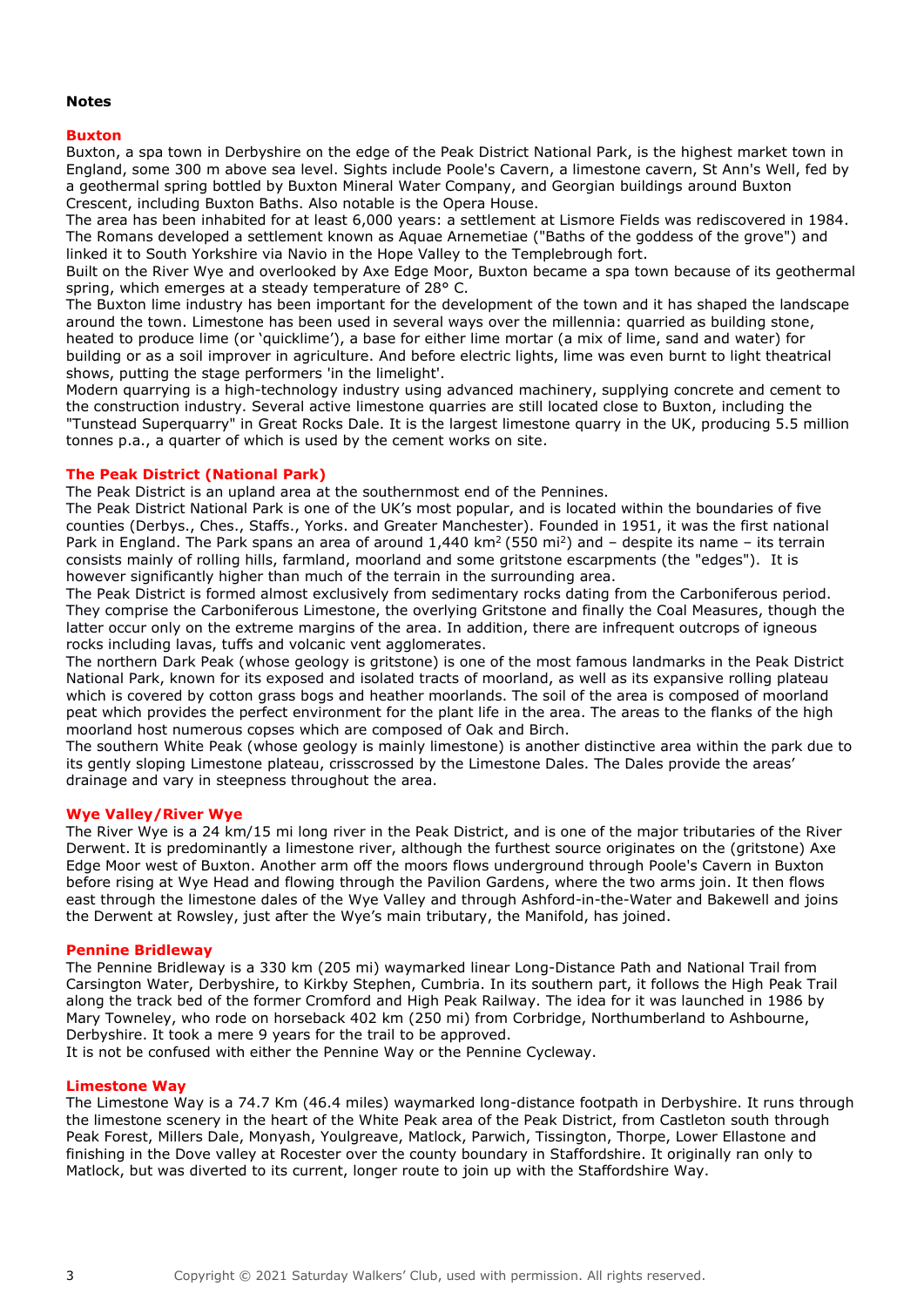#### **Miller's Dale Station/Monsal Trail**

Millers Dale railway station was built in 1863 by the Midland Railway on its extension of the Manchester, Buxton, Matlock and Midlands Junction Railway from Rowsley. It served an important junction where passengers for Buxton joined or left the trains between London and Manchester. For such a rural location, it was unusually large; indeed, it was one of the largest stations on the line and was one of the few stations in England to have a post office on the platform. Millers Dale also sent dairy, agricultural and quarried products from the surrounding areas to the major cities. Much of its activity though was concerned with the connecting service to and from Buxton. Traffic for Buxton actually followed the main line north for 2.3 km, before diverging at Millers Dale Junction, beside Blackwell Mill Halt. The growth of traffic led to the building of a second (the northerly) viaduct; this is now Grade II listed. The station closed in 1967.

The Monsal Trail is a 13.7 km long, very popular and easily accessible, traffic free route for walkers, cyclists, horse riders and wheelchair users through some of the Peak District's most spectacular limestone dales. It runs along the former Midland Railway Line between Topley Pike Junction at Blackwell Mill in Chee Dale and Coombs Viaduct at Bakewell, via Millers Dale and Monsal Head and includes six (lit) tunnels. For more information, check SWC Walk 310 – Monsal Trail.

### **Five Wells Chambered Tomb**

Reputed to be the highest megalithic chambered tomb in Britain, Five Wells chambered tomb stands 427m high on the crest of a limestone plateau on Taddington Moor, overlooking the fertile Wye valley. It is one of about 300 such tombs in England, which were constructed and used during the Early and Middle Neolithic periods (3400-2400 BC). All are considered nationally important, as being one of the few types of Neolithic structure to survive as upstanding monuments, and due to their rarity.

Five Wells includes a roughly circular burial-mound of 23m by 22m, surviving to a height of about 1 metre. Originally the mound would have been higher, but most of the surface stone was robbed from the  $18<sup>th</sup>$  century onwards for wall-building. Visible today are the remains of two limestone orthostat chambers (i.e.: with a large slab-like upright stone), situated back-to-back and orientated east-west with approach passages leading from the western and eastern edges of the mound.

#### **Midshires Way**

A 362 km (225 mi) waymarked linear Long-Distance Path from Bledlow, Buckinghamshire to Stockport, Greater Manchester, linking the Ridgeway National Trail with the Trans Pennine Trail across the shires of Middle England.

#### **Deep Dale/Thirst House Cave/Topley Pike Quarry**

Deep Dale is a short steep-sided gorge in a plateau of farmland south east of King Sterndale, just outside of Buxton. Wye Dale and the River Wye are at the foot of the valley to the north. The valley is dry over the summer but has a winterbourne stream, fed by the Deepdale Side Resurgence spring and another spring by Thirst House Cave further up the valley.

Thirst House Cave's name is derived from Th'Hurst House as it was earlier called Hob Hurst House, named after a goblin believed to live in the cave (but not to be confused with Hob Hurst's House prehistoric burial mound on Beeley Moor near Chatsworth). The cave is 58 metres long.

Deep Dale, together with Topley Pike, is an SSSI and a Nature Reserve, overseen by the Derbyshire Wildlife Trust. Without sheep grazing, the native grasses of meadow oat and carnation sedge flourish. The limestone cliffs are an attractive habitat for kestrels and jackdaws. The crags of carboniferous limestone in Deep Dale are popular with rock climbers. There are four buttresses along the valley with many climbing routes.

Topley Pike Limestone Quarry is adjacent to the northern end of the dale. A drystone wall runs along the length of the floor of the dale and marks the boundary of the mining rights.

The footpath through the lower section of Deep Dale is closed from 2017 until 2025 for natural restoration, following the removal of a large spoil tip (waste from the quarry). A diversion is in place to the east.

#### **Peak District Boundary Walk**

Created by the Friends of the Peak District, the Peak District Boundary Walk is a 305 km (190 mi) waymarked circular long-distance footpath which broadly follows the boundary of the National Park along existing footpaths, tracks, quiet lanes, former railway lines and a canal towpath. A guidebook and an extensive website help in breaking the journey into stages.<https://www.cprepdsy.org.uk/peak-district-boundary-walk-2/>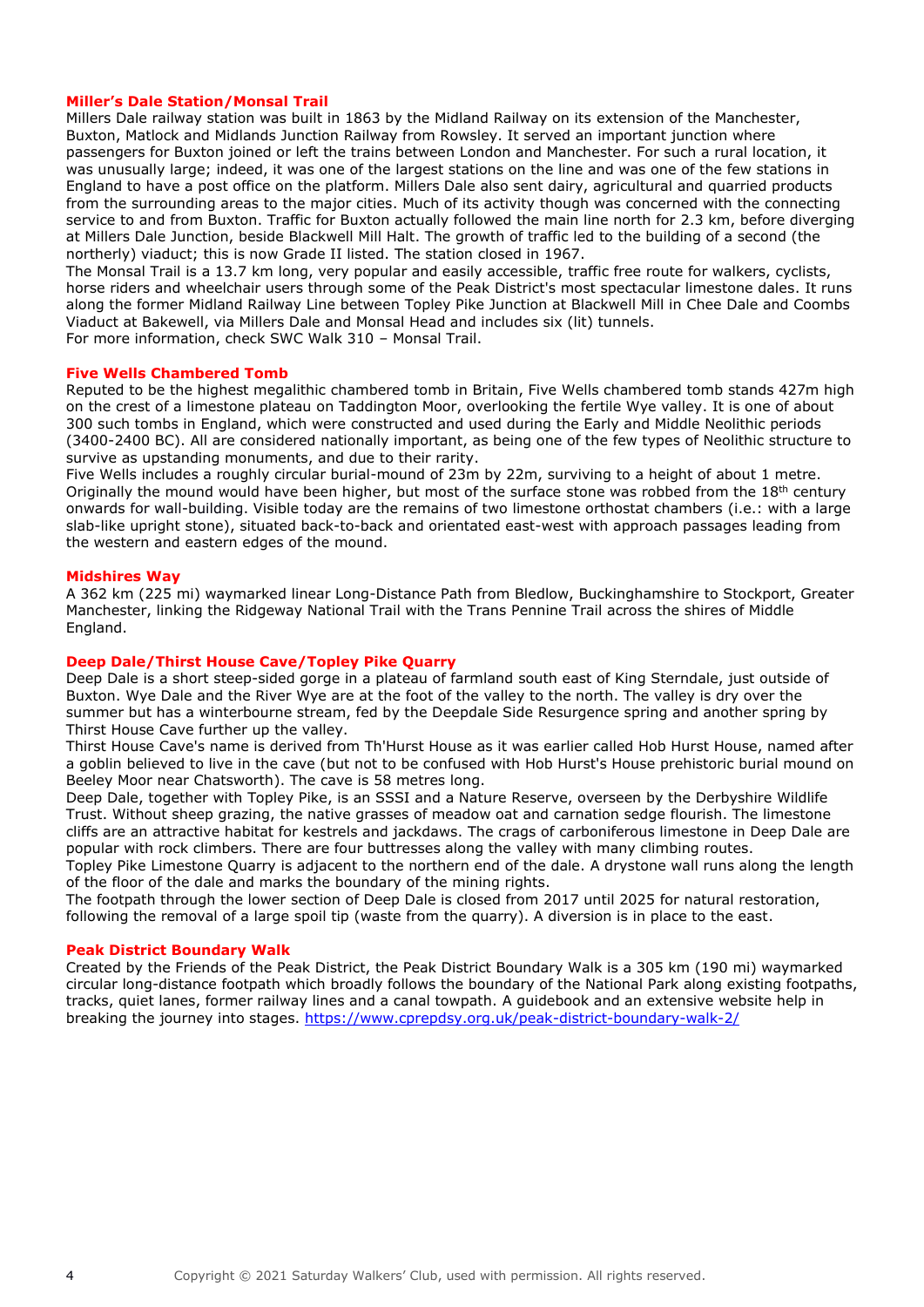### **WALK DIRECTIONS**

Leave **Buxton Station** onto its forecourt, with a **bus stop for services to Fairfield** 50m away on the left, and one **for services to Topley Pike opposite**, and *turn right* along the building this side of **Station Road**. In 60m *turn right* at the station building corner, passing the impressive Grade II listed **Fan Window**. In 25m, at the far end of the station building *turn right* along a signposted public footpath along tarmac, with a wood on the left and the railway tracks on the right. In 280m *turn right* with the path by a row of cottages ahead and in 20m *turn left* with it to pass those cottages. In 70m *turn right* at a T-junction with **Lightwood Road** and over 65m go under three railway bridges in quick succession (one the Buxton – Manchester passenger line, the other two connecting the quarries in the area to the mainline). In another 35m *turn left* into **Hogshaw Villas Road** cul-de-sac. In 90m cross the **Hogshaw Brook** and continue in the same direction up an earth bank through trees, signed **Hogshaw Nature Reserve**, and in 30m cross the **Hogshaw Recreation Ground** diagonally to the far-left corner.

In 80m leave the Rec along a narrow path through grass and in 15m continue along a car wide gravel track. In 25m ignore a gravel track to the left uphill and in 150m the track descends to the level of the **Nun Brook** away on the right and in 50m you *turn right* to cross the brook on a two-railed footbridge. You follow a clear path a little to the right, uphill to the left of some allotments, then some houses, ignoring a couple of residential streets to the right en route, and with pastures on the left. On the right, early on, you can see **Grin Low** on the far side of town, with the prominent landmark of **Solomon's Temple**. On the left behind, later on, **Brown Edge** with its transmission mast dominates the view across the Nun Brook valley, with **Corbar Cross** also visible dead behind. In 170m from the brook, you *turn left* with the path and in 30m *turn right* with it. In 40m at a four-way path junction, continue in the same direction and in 35m enter the churchyard of **St. Peter, Fairfield**. *Turn right* towards the church, in 90m pass the church to the right, and in 100m reach the **A6** at a T-junction with a **bus stop for services from the Railway Station** away on the right. *Turn left* along the road.

**\*)** In 40m *turn right* to cross the A road at a median and *bear left* along **Waterswallows Road** (signed Wormhill), with **Fairfield Common** on your left and houses on the right. In 250m you pass a pub, **The 19th Hole**, whose name refers to the **Buxton and High Peak Golf Club** on the left on the Common. Ignore a right fork and continue along the road, in 100m passing the club house down below on the right. In 80m ignore a tarmac path from the right and in 60m, where the road curves to the left, you *fork right* along **Lesser Lane**. *Turn to the right* with the lane in 40m and in 25m continue along it on gravel, in 35m passing a sign for C & G Mycock's **Home Farm**. Ignore Dakin Court turning right and follow the car wide drive between drystone walls to the farm, contouring the flank of **Fairfield Low**, with a shallow grassy valley on the right and a large industrial estate beyond.

In 350m go through a field gate and then through the farmyard and in 50m go through the left of two metal field gates and along a car wide track between drystone walls. In 40m turn right with the track on the level along a fenced path, ignoring an unmarked public footpath ahead through a metal field gate. You head towards a fenced area with some limestone outcrops, the top of the Access Land of **Cunning Dale**. In 270m go through a narrow gap to the left of a metal field gate into a pasture and continue in the same direction towards a fence corner.

In 40m, where a public footpath joins from the right out of the dale over a stile, you *turn left* this side of the fence and in 140m at the very top of the fenced dale on the right, you continue in the same direction for 40m to a stepped gap in a drystone wall and a wooden gate. The views in the back are to **Axe Edge Moor** and **Burbage Edge**.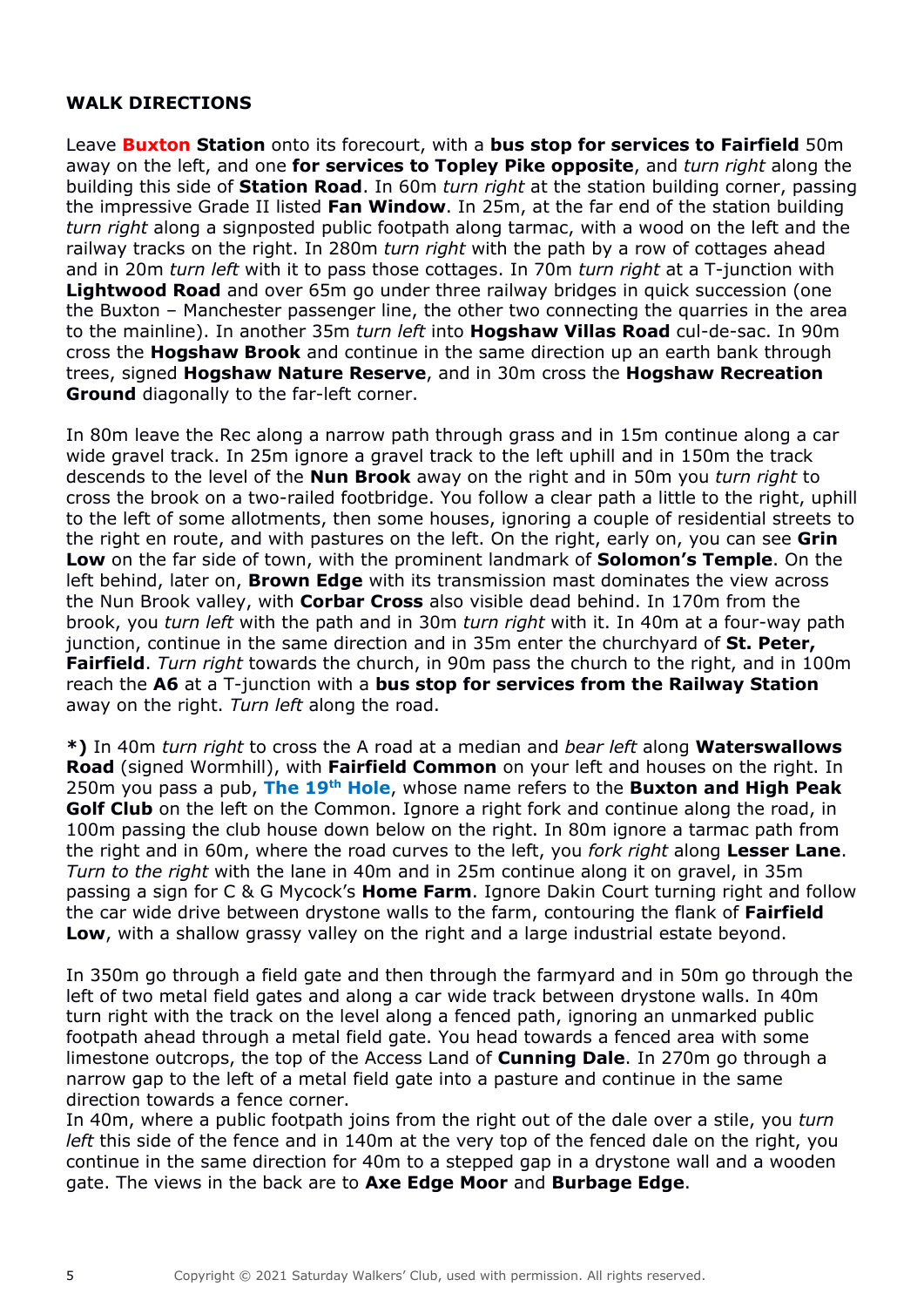You *veer left* and in 50m enter the next pasture and in 50m another one. In 60m go through a crumbling wall into another pasture and continue to its far-right corner, gently downhill. The tall chimney visible ahead sits in the **Tunstead Works** 'super-quarry'. In 160m *turn right* into the narrow corner of the field and leave it through a wooden gate. *Turn left* to a tarmac lane and in 40m *turn right* along it. In 20m, *turn left* along a car wide track between drystone walls, a signposted public footpath along the fringe of the **Peak District National Park**. The track ever so gently descends towards the top of **Woo Dale** and in 500m you continue in the same direction with a low footpath signpost on the right and a yellow marker on the left through a metal field gate into the grassy dry valley, where the (private) track bears to the right. In 230m you go through a (broken) metal field gate into the **Access Land** of the widening dale, in the process entering the National Park.

## **Here you have a choice:**

**To avoid a steep ascent** from the bottom of Woo Dale to the upper fringe of Wye Dale (50 height metres over 240m), *veer left* with a track to **Hardybarn Lane** and *turn right* along it. In 800m pass a farm to its right and continue in the same direction along a car wide grassy track past a bridleway signpost in 20m. In 15m go through a metal gate to the left of a metal field gate and in 60m you reach a path fork at the top of Wye Dale, with the **River Wye** steeply below. *Turn left* towards the field corner and pick up the text at the double asterisk **\*\*)** below.

**For the Main Walk** route, *curve to the right* with the path and follow the tranquil and very scenic, deepening, grassy U-shaped valley down to its junction with the **River Wye** in 1.2 km, with **the busy A6** audible the other side of the river. By a three-way bridleway/footpath signpost on the left, *turn up steeply to the left* (50m height over 240m distance) with the bridleway and follow a zigzagging track uphill to the top of Wye Dale near a drystone wall at a faint three-way path junction. *Turn right* towards the top-right field corner.

**\*\*)** In 50m go over a stile with a two-way signpost ('Wye Dale') and follow the upper boundary of the next steep pasture gently uphill. In 40m the path levels out with first views on the right across the dale of the upper parts of the very large **Topley Pike Quarry** and as you proceed through the large field, you'll get to see more of the quarry site. The notable top on the other side of the valley on 145° is **Chelmorton Low**, passed in the afternoon. Initially you follow some animal trod but then veer right to in 280m pass a corner of a drystone wall and follow the wall to its right-hand side. In 20m you pass a footpath marker post and in 70m you can appreciate how large the quarry is. The A6 ahead can be seen to be heading up to the right out of the valley. In 130m ignore a wooden field gate on the left and in 10m *turn up to the left* with the wall. In 50m go over a stile by a two-way signpost and *turn right* along the wall ('Wye Dale'). In 130m go over a stile and continue in the same direction along the wall, in 50m with the most complete views of the quarry yet, as well as of the **railway line in the valley**, connecting the quarries in Great Rocks Dale (just ahead) with the mainline at Buxton.

In 80m by a footpath signpost, go over a stile into a wood and *bear right* with the obvious path, in 80m with a wall on the left. In 100m *turn left* with the path through the wall and in 40m *curve to the left* with the now meandering, prone-to-be-overgrown, path through a lightly wooded area for 250m to the edge of **Great Rocks Dale**, where you *turn right* with the path. You descend steeply towards the level of the railway. *Turn right* along a fence and in 50m cross a deep cleft on a bridge. You have the railway line on the left and in 50m continue downhill between walls and in 15m *turn left* with the path to go under the railway. On the far side, *turn left* and in 20m pass a footpath marker post. In 50m pass the **Blackwell Mill Pumphouse** on the left and in 90m you emerge in an open area by the river, with some (private) benches on the left and **Blackwell Mill Cottages** ahead. By a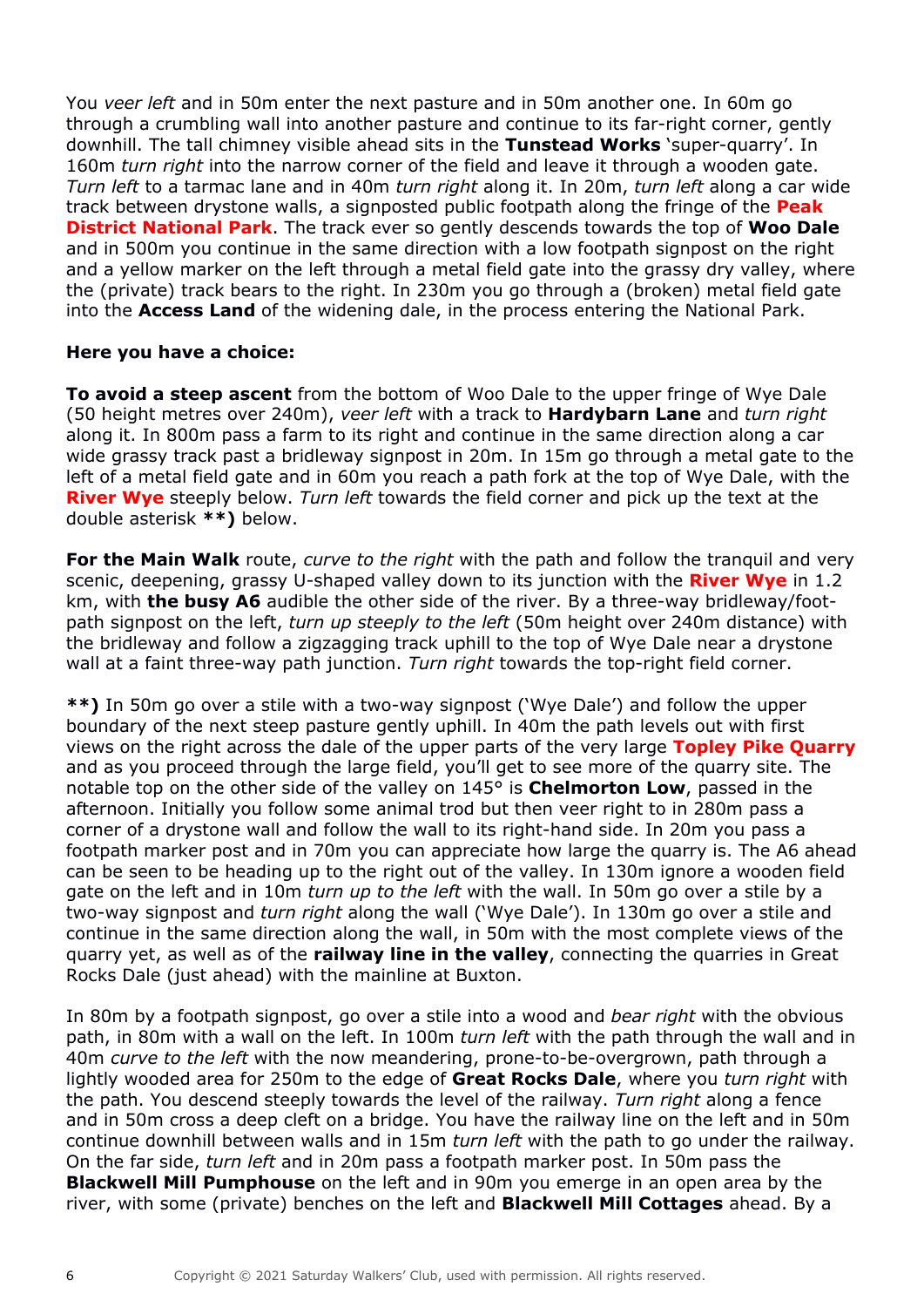three-way signpost by a two-railed bridge over the Wye, the **Pennine Bridleway** (PBW) joins from the right and is a **link to the start of the Monsal Trail**, and the short start route from the bus stop at the car park at Topley Pike Quarry with it. The **Blackwell Mill Cycle Hire and Tuck Shop** is xxm away across the bridge. Continue ahead with the PBW along a gravel path to the left of the Wye ('Chee Dale'). The truly remote and quiet part of the Wye Valley is about to commence.

**\*\*\*)** In 180m the PBW forks up to the left and you *fork right* on the level, staying close to the river (water levels permitting) for the next 4.5 km, to lunch in Millers Dale. **In more detail**: in 70m you continue with a high brick wall on the left and in 70m go down some steps almost to the water level under the viaduct of a dismantled railway line (the Millers Dale to New Mills and Manchester line). In 90m go through a wooden gate and in 300m (unseen from the path, the dismantled line already walked under has joined the Monsal Trail at Millers Dale Junction) you go over a stile just before another viaduct, which carries the **Monsal Trail**. On the far side of the viaduct, a stepped path on the left is a **link to the Monsal Trail**. In 120m the path leads up some steps to overcome a rockface close by the river bank and in 200m you have a sheer rockface overhanging the river on the left.

Part of the path here leads over **stepping stones** for 50m, which are well polished and can be **very slippery when wet**. In 250m there is another overhanging limestone wall, this time leaving enough space for a path. In 60m *turn right* over a two-railed footbridge to continue on the right-hand riverside, going up some steps, and in 20m by a three-way signpost, another stepped path on the right is a **link to the Monsal Trail**. Continue in the same direction along the river below and in 50m go under the viaduct and down some steps and in 20m cross another two-railed footbridge to get back to the left-hand riverside. In 25m another overhanging rockface necessitates the use of stepping stones (again 50m of it). The next stretch of path is quite rough and close to the water, with the slippery rocks and some tree roots affording all concentration and the rocks being a popular climbing site.

**Chee Dale** widens out, with **Chee Tor** rising on the right, and you have a couple of stretches of boardwalk to go over, then you go up some steps to overcome another protruding rockface (that almost requires scrambling skills) and eventually you *turn left* with the path away from the Wye to skirt around a lively tributary at the bottom of **Flag Dale**. This stream is fed by the resurgence of the **Wormhill Limestone Springs**, which jut out of the underground rocks. They are said to be the largest of the springs along the Wye. You cross a bridge and follow the rough path to the right (ignore a faint left fork), in 20m go over a second bridge over a tributary stream, then go over a boardwalk, then go up over a rockface and through trees again, then over a few more boardwalk sections in the open dale and eventually you get to a two-railed concrete bridge over the Wye on the right by a three-way signpost ('Blackwell' to the right, 'Miller's Dale' onwards) and a public footpath joining from the left a few metres ahead along a duckboard (from 'Wormhill').

### **Here you have a choice:**

**For a Shortcut**, cutting the stretch to and from Millers Dale (out-and-back on different routes) as well as the lunch stops there, *turn right* over the bridge ('Blackwell') and *bear left* on the other side along a clear path. In 80m by a three-way signpost, *bear right* ('Blackwell'). Pick up the directions below at the quadruple asterisk **\*\*\*\*)**.

**For the Main Walk**, continue in the same direction to the left of the river ('Miller's Dale') along the duckboard, immediately ignoring the signposted left turn to Wormhill. In 250m, by a low wooden barrier, *turn left* up some steps to continue at a higher level (the lower path is very prone to being flooded) and in 100m re-join the water level. In 50m you get fine views ahead of a stretch of the Wye with several rapids, as well as of the next railway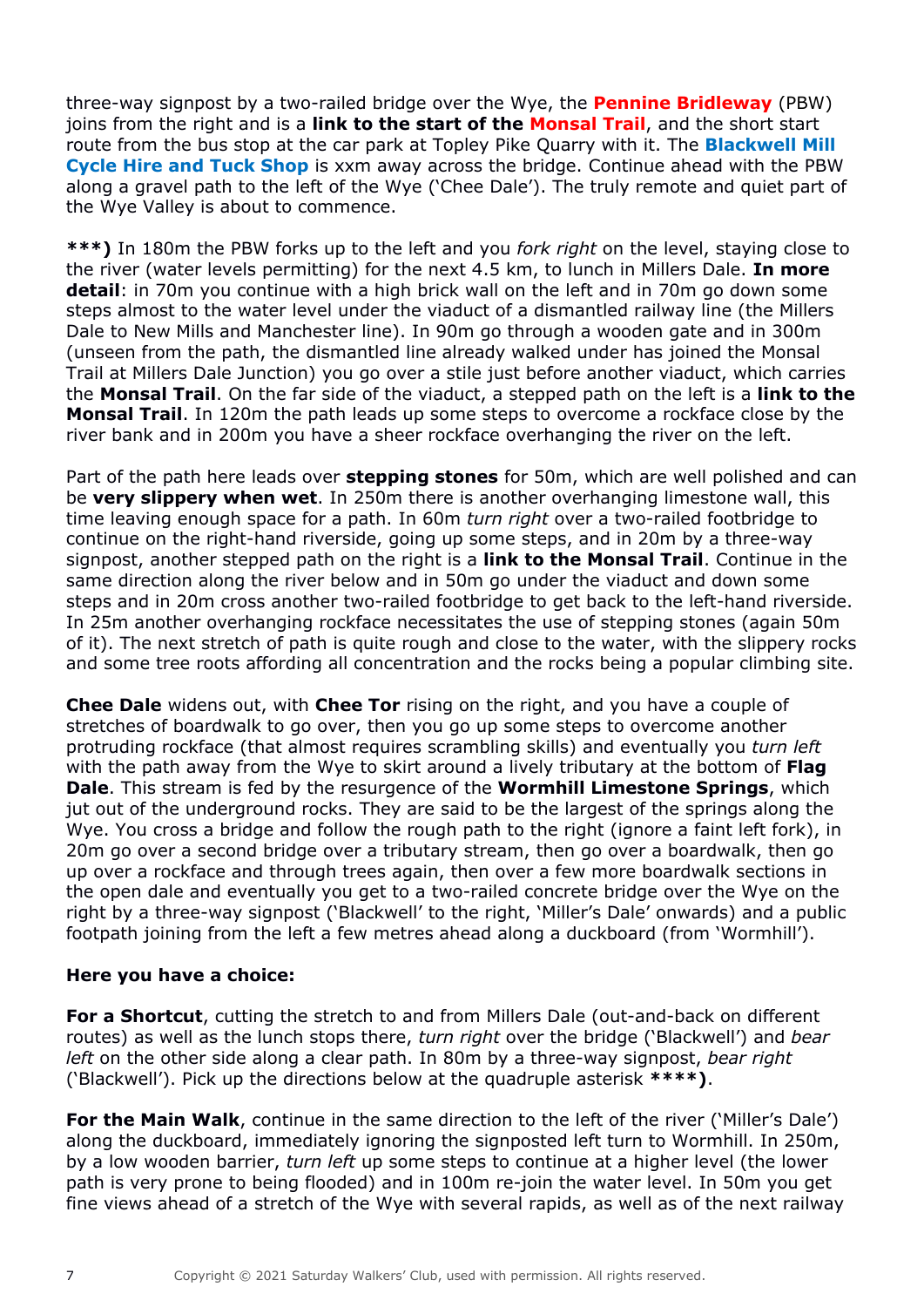viaduct and in 30m pass a stepped path on the left, a **link to the Monsal Trail**. You continue under the viaduct, with a dedicated **abseiling area** on this side of the bridge.

In about 400m you pass a little stone building with unknown purpose on the left and in 170m pass an info panel on water voles and in 40m a wooden sculpture of one. The path now rises gently to the end of the nature reserve and in 140m you through a wooden gate, where a stepped path comes down from the left and is another **link to the Monsal Trail**. *Turn right* to a footpath signpost by a minor road at a bend, leading on the right to a main road. **The onwards route** to the lunch pub leads underneath the magnificent Millers Dale viaducts but **involves 230m along a busy road without a pavement**. Therefore…

## **Here you have a choice:**

**To avoid the un-pavemented road walking**, *turn up to the left* with the minor road and in 120m and in another 40m you go under two railway bridges. A left turn leads to the post-lunch onwards route and to **The Refreshment Room** at Millers Dale Station. **For the lunch pub** and the Extensions and the Alternative Ending in Monsal Dale, **continue uphill** and in 120m by **Glebe Farm**, where the road turns to the left, you *turn right* with a footpath signpost ('Millers Dale') along a path between fence and wall. In 30m go through a wooden kissing gate into the **Access Land** of **Monk's Dale Nature Reserve** and continue in the same direction along a wall on the right. In 120m go through a wooden gate and follow a zigzagging path down to the main road by **St. Anne's Church, Millers Dale**. Cross the main road, with a **bus stop for services to Sheffield** (this side) **or Buxton** (opposite side) on the left, and *turn left* along a quiet side road ('Litton Mill (only)'). You pass some benches in a walled enclosure on the right by the remnants of the **Miller's Dale Meal Mill**, as well as the fenced **St. Anne's Well** and in 90m reach the **Angler's Rest**.

**For the easier and more scenic route**, *turn right* down to the main road along a pavement and *turn left* along the main road along the opposite pavement, with the **River Wye** on the right. You pass a bus stop and in 170m the pavement discontinues as you approach the magnificent railway viaducts. In 230m, by **St. Anne's Church** on the left and with a **bus stop for services to Sheffield** (opposite side) **or Buxton** (this side) a little ahead on the main road, *fork right* along a quiet side road ('Litton Mill (only)'). You pass some benches in a walled enclosure on the right by the remnants of the **Miller's Dale Meal Mill**, as well as the fenced **St. Anne's Well** and in 90m reach the **Angler's Rest**.

## **After lunch you have a choice:**

**For the Extensions or the Alternative Ending** in Monsal Dale, pick up the directions at the end of this text under **Extensions** or **Alternative Ending**.

**For the Main Walk**, *turn right* to re-trace the morning route to the main road and in 90m *turn right* across the road and continue up a narrow tarmac path to the left of **St. Anne's Church**, a signposted public footpath with a **Limestone Way** marker. In 50m go through a wooden gate into the **Access Land** of **Monk's Dale Nature Reserve** and *turn left* uphill through it. In 120m in the top-left corner, leave the area through a wooden kissing gate and continue along a path with a wall on the left and a farm fence on the right. In 40m go over steps to cross a drystone wall and *turn left* down a tarmac lane at a bend by **Glebe Farm** on the right. In 130m ignore a signposted footpath joining from the right down some steps and immediately *bear right* along the drive to the car park at **Miller's Dale Station**. In 60m you reach the station with **The Refreshment Room** on the right. Continue in the same direction onto the former railway tracks and *turn right* along the further one of them, signed 'Refreshments 1 ¾ miles, Wye Dale - Monsal Trail' (or *turn left* briefly onto the viaduct for a view down into the valley).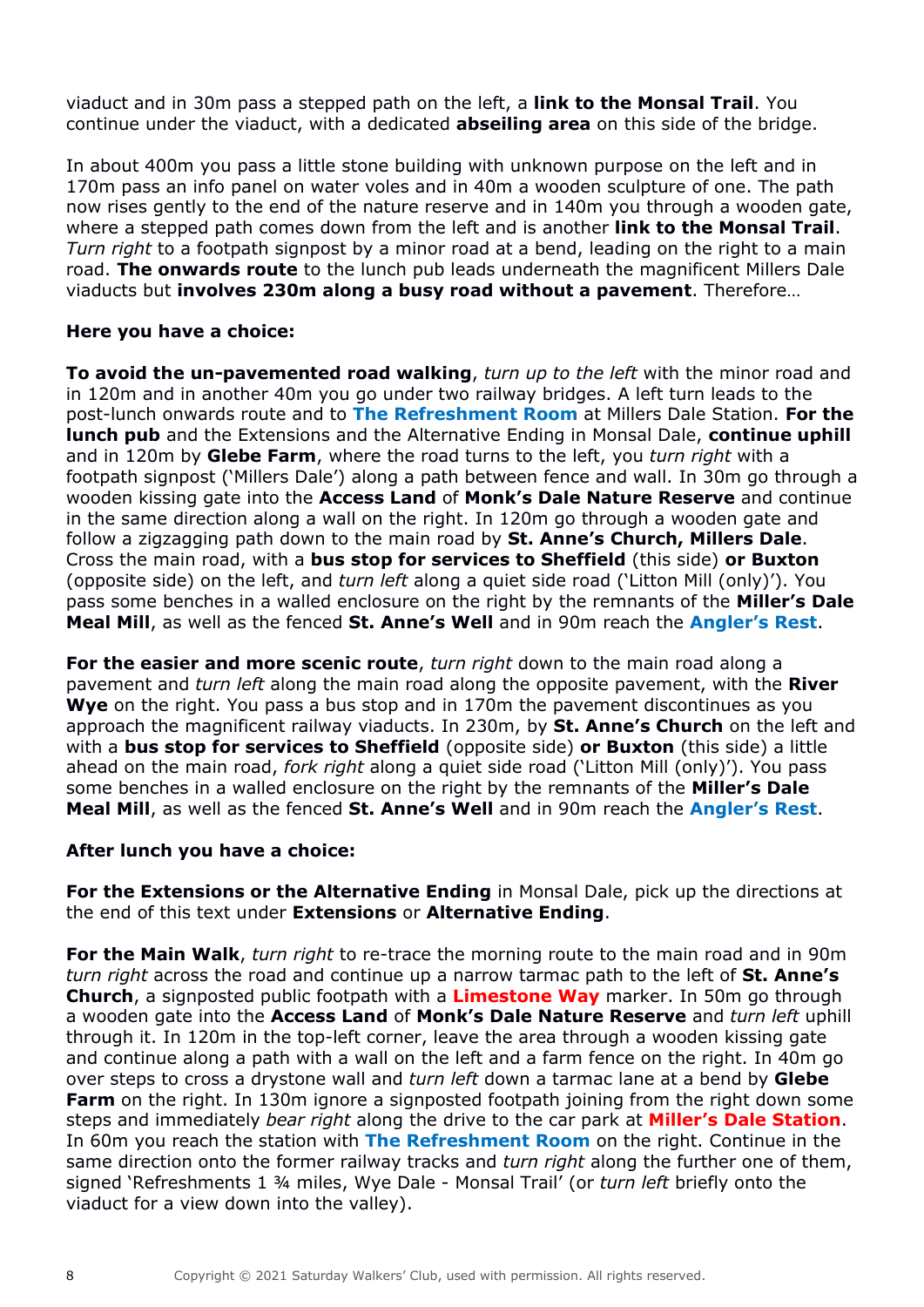There are several info panels dotted about the area, and in 150m you ignore a crossing path. In 60m a broad track joins from the right behind from the car park and you *bear left*. Continue between trees and in 200m pass remnants of some railway infrastructure on the left. In 60m by a three-way signpost, a signposted Concession Path forks up to the right to the top of the upcoming very impressive limekilns, which you pass in 100m. These kilns served the now disused **East Buxton Limeworks**, which are just behind the rise on the right. In 130m, just before a viaduct over the Wye River, ignore a path to the right down to the river level ('Concession Path to Chee Dale'), and cross the viaduct.

You pass the dedicated abseiling area on the right side of the bridge and in 80m on the far side, with **Chee Tor Tunnel** visible about 100m ahead, *bear right* with a signposted public footpath ('Blackwell', 'Chee Dale') through a wooden gate to the right of a wooden field gate. Follow a gravel path and in 60m go through a gap to the right of a wooden field gate into a large meadow sloping down to the river, back in **Chee Dale**. In 50m ignore a faint grass path and in 15m pass a footpath marker post. In 50m at a three-way signpost, *turn left* uphill ('Blackwell'), ignoring the continuation to a bridge across the Wye.

**\*\*\*\*)** In 30m *bear up to the right* steeply and in 40m *turn right* further uphill with a marker post. Higher up, the path becomes indistinct and turns left, at the top of a large spoil heap on the left. Near the top of the rise, you pass another marker post. In 120m leave the hillside through a wooden gate to the right of a wooden field gate and follow a couple of marker posts to the top-left corner of the grassy hilltop with some fine views on the right back up the dale and leave the pasture in 165m through a wooden gate in a drystone wall into a large pasture. Continue in the same direction across the field corner to in 80m follow the right-hand wall and in 30m pass a marker post. Continue along the wall to the top-right field corner in 180m. Ahead on the left, a transmission mast is visible on **Sough Top** (160°). You will now gently ascend to that height level, if not to Sough Top itself… Closer by on the left, the rising parallel ridge is **Priestcliffe Low**; the long circular walks pass by it. *Turn right* with a marker post to leave the field in 30m through a metal field gate. Follow a car wide farm track in 20m to the left and head for **Blackwell Hall Farm**, en route going through a couple of metal field gates.

At the far end of the farmyard by a three-way footpath signpost, ignore the left forking farm drive and *fork right* across gravel and past a marker post through a stepped wall gap into a spinney. In 40m go through a wooden gate into a pasture and *bear right* across its corner to a wooden gate in a drystone wall in 50m. Continue in the same direction through the next field and in 120m go through a wooden gate by a signpost and *veer left* with the path. In 80m go over a stone slab stile to the left of a wooden field gate onto a tarmac lane in **Blackwell-in-the Peak** and *turn right* along it. In 50m the lane starts to gently rise and in 50m you find a wooden gate on the right, this is the entrance to **Beech Croft Farm's Caravan and Camp Site** on the right. The well-worth-a-stop store (with outside seating) can be found in the reception block 75m away to the right, with a café to its left.

In 90m *turn left* with the lane and a PBW signpost ('High Peak Trail 3 ¼'), where a track joins from the right from Chee Dale. In 300m cross the **A6** carefully with a PBW signpost, with a **bus stop for services to Buxton** away on the right on the far side of the road. You rise gently up towards the obvious ridge ahead and in 400m *turn right* with the PBW at a Tjunction with **Senners Lane**, a Restricted Byway. You have five views back from here to the nearby **Priestcliffe Low**, but also on (55°) to the transmission mast on **Sir William Hill near Eyam**, and (on 350°) to the far tops of **Rushup Edge and Kinder Scout**. In 100m, by the entrance gate to **Carlton Hill Landfill** site (an ex-quarry), *turn left* with the PBW through a metal field gate and uphill along a car wide track. As you rise higher up the track, there are fine views in the back to the higher parts of **Buxton with Combs Moss**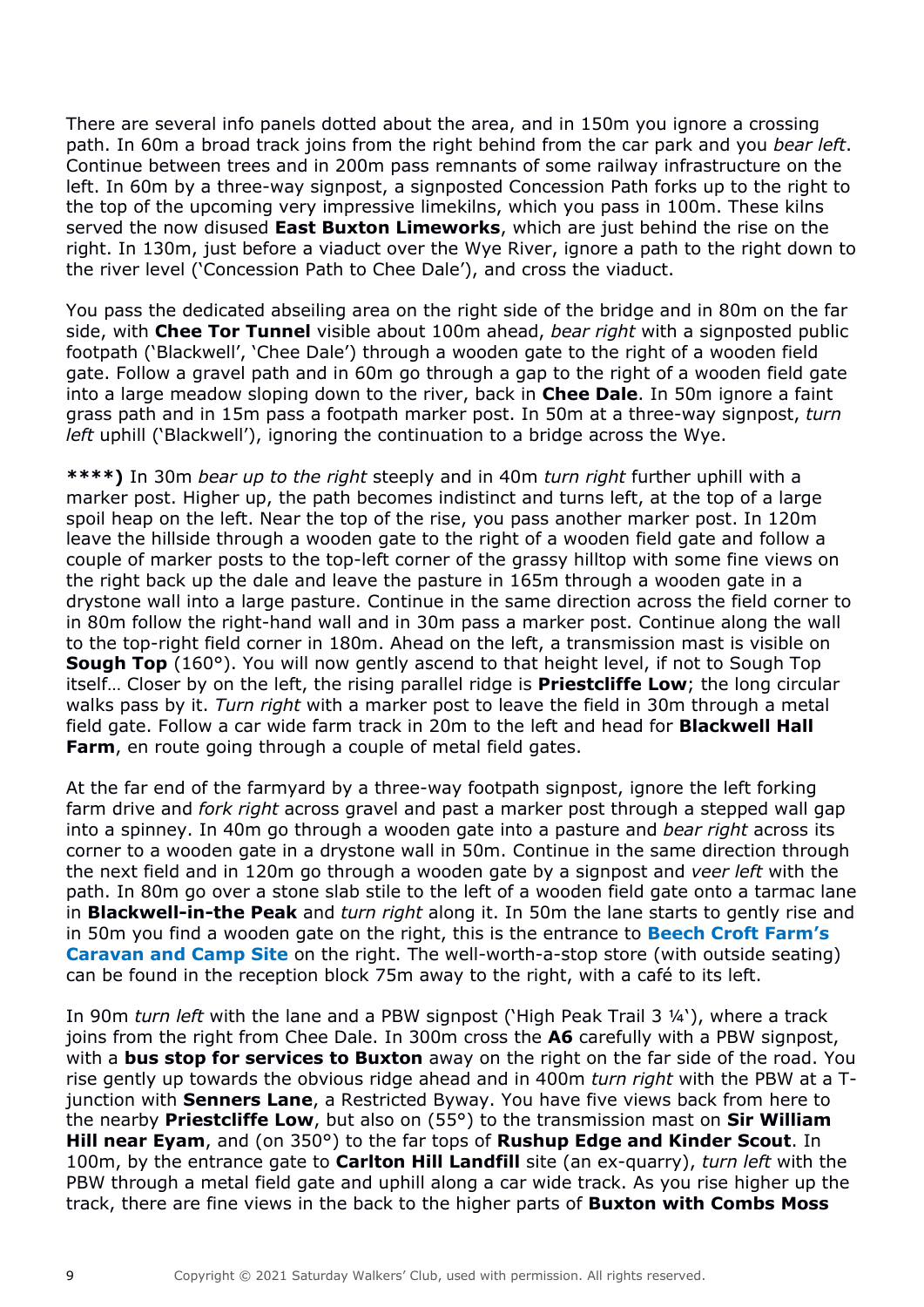rising to the right of the town. At the top of the rise, you go through a metal field gate at **Pillwell Gate** (on the OS map) and *turn left* through a wall gap then a wooden gate with a signposted Concession Footpath to '**Five Wells Chambered Tomb** only'.

In 140m go through a wooden gate to the left of a metal field gate with a concession path marker and *veer right* and in 140m *turn right* through a wooden gate in a drystone wall with another one, and *turn left* towards the site of the large cairn 25m away. From this remarkable site with its two stone-lined chambers (despite there being only a few of the megaliths still in situ) in its commanding position overlooking the Wye Valley, on 20° you can see the top of the chimney of the **Hope Cement Works** in the Hope Valley, with **Stanage Edge** visible to the right of it. Return to the track at Pillwell Gate and *turn left* along it. In 100m you go over the brow of this gentle rise, now with far views south over the **White Peak** area, but without any obvious landmarks. In 280m ignore a public footpath joining from the left from **Five Wells Farm** and in 20m a signposted bridleway turns right through a wooden gate to 'Chelmorton'. Intriguingly, there is another bridleway turning in the same direction another 30m along, just before a signposted public footpath (the route of the extensions) joins from the left out of a large field (and ultimately from Sough Top) over a stone slab stile. *Turn right* along either of the bridleways.

**\*\*\*\*\*)** The two bridleways run either side of a somewhat disturbed, marked depression in the grassy area, these are the overgrown remains of **Grove Rake**, former **lead mining works**. In 230m the two bridleways join at the far end of the mining works and you now can see about a handful of large quarries in the distance, south of Buxton. Some of those are passed on SWC Walk Buxton Circular via the Dragon's Back. In 100m the path starts to descend, now with the weathervane of **St. John the Baptist Church** in **Chelmorton** visible ahead (reputedly the **highest church with a spire in England** - if not the highest church; but in any case: in **Derbyshire's highest village**, at 368m above sea. Today's bells come from the church at **Derwent**, flooded by the Ladybower reservoir in the 1950s.). **Chelmorton Low** rises to the right of the village and you drop down to the village and in 250m pass the church tower on the left, with the **golden locust weathervane** now clearly visible, a reference to St. John who, according to the Bible, ate them.

Pass **Bank Pit Spring** on the right with its info panel and *turn left* with a tarmac track down into the village, where the bridleway turns up to the right onto Chelmorton Low. In 40m you pass **The Church Inn** on the right and then the entrance to the churchyard on the left. In another 80m, where a road joins from the left, you **[!]** *turn right* along a car wide gravel drive, an unmarked public footpath, signed for **Shepley Farm**. The **Midshires Way (MW)** has joined along the road from the left and you are now following it for 5.5 km to the outskirts of Buxton. In 250m, at Shepley Farm, *bear left* with the track to the left of the large farm, soon passing a footpath marker post. In 220m go through a gap to the right of a metal field gate and in 260m you reach the **A5270 Old Coalpit Lane**. The last **bus stop for services to Buxton** can be found 200m along the left.

Cross the road a little to the left to continue along a gravel lane signed for **Burrs Farm**, **[!]** ignoring the more obvious signposted public footpath a little to the right. **Caxterway Lane** (as per the OS map) is also a public footpath. It is a rather lofty, obstruction-free route with fine views to higher ground in all directions. In 475m you ignore the drive to **Burrs Farm** on the right and in 140m pass the renovated **Topley View Farm** on the right. In 110m, where the lane starts to curve to the right, **[!]** you *turn left* over an easy-to-miss stone slab stile in a drystone wall and *turn right* in the pasture, aiming well to the right of a clump of trees (310°) to cut the field corner. In 70m leave the field over a stone slab stile, cross a car wide farm track and enter a field over a stepped wall gap and continue in the same direction through three pastures gently downhill, separated by drystone walls with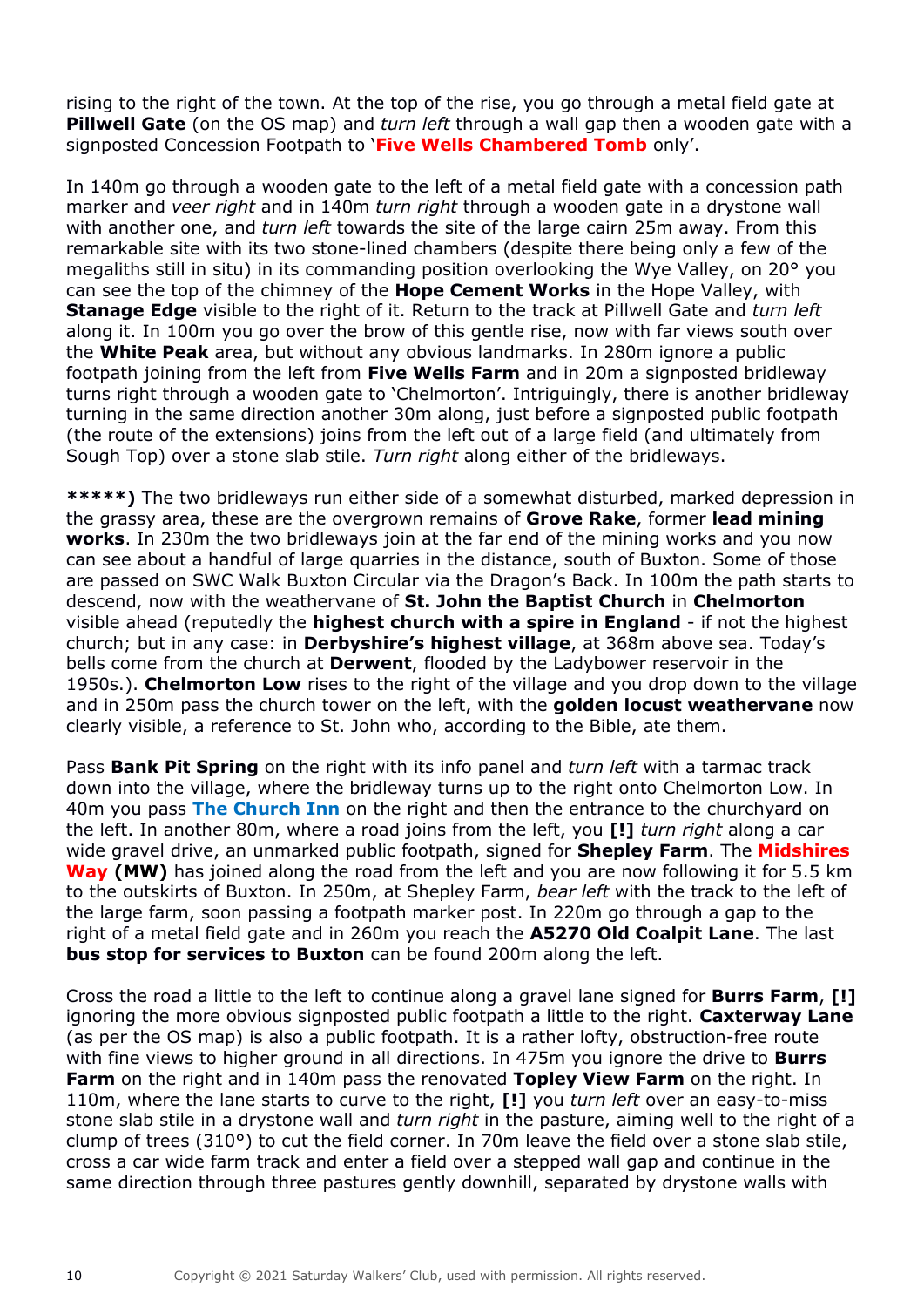stone slab stiles after 50, 80 and 200m respectively. In the fourth pasture, *bear left* with a marker post and in 50m go through a wooden gate at the top of **Deep Dale**.

This is **Access Land** and a Nature Reserve managed by the Derbyshire Wildlife Trust. You can see a corresponding wooden kissing gate at the top of the far side of the valley, as well as the path leading to it. Take a steep zigzagging path down to the dale bottom, en route passing a side entrance to **Thirst House Cave**. At the bottom of the drop, you find an info panel explaining why the lower part of the dale is closed to walkers until 2025. The **main entrance to the cave** is 70m to the left on an out-and-back. Pass a marker post with a **Friends of the Peak District Boundary Walk** marker on the reverse, then crossing a winterbourne stream under a tree, going over a stile with a MW marker and re-ascending on a clear path *bearing right* up the opposite dale wall. At the top go through the wooden kissing gate out of the Access Land into a large pasture and follow its right-hand boundary gently uphill. In 250m in the far top-right corner, go through a wooden gate and continue to the top-right corner of the next field, aiming to the left of a house. In 100m leave the field over a stile and in 40m go through an overgrown area and in 30m over a stone slab stile. In 10m go through a wall gap onto a tarmac lane, leading on the right to **The Church of Christ, King Sterndale**, with some fine tracery windows (especially on the far side).

*Turn left* along the lane lined by impressive mature trees. In 80m, by **The Old Vicarage** on the left, you *turn right* through a metal gate to the left of a metal field gate and follow a left-hand field boundary to the far corner through a pasture with some very scenic clumps of mature trees scattered about. In 200m, by some markers on the left, ignore a right forking public footpath. In 160m go through a metal kissing gate and through a wall gap and follow a right-hand field boundary. In 160m continue in the same direction where the wall and fence bear to the right and cut the field corner and in 90m go through a gate into the next pasture. *Bear right* along the right-hand field boundary and in 100m *bear left* with the boundary wall, away from the wood on the right. In 110m ignore a metal field gate on the right into a neighbouring pasture and in 120m go through a wooden gate in the farright field corner to then aim to the right of the large **Highcliffe Farm**.

In 160m go over a stone slab stile onto a grassy area with some benches by a tarmac lane in **Cowdale**, having now left the **Peak District National Park**. *Turn right* with a marker and in 40m *turn left* through a wall gap with a high marker post and through a lightly wooded area. In 30m go over a stone slab stile and in 15m through a wooden gate into a large pasture. The 'Please keep to the Public Footpath' sign is apposite in this case, as – further along and away to the right – is a steep drop into **a disused quarry** (now grazing land, a pretty sight actually). Continue in the same direction to the left of a fence and in 230m the quarry site is just 20m away to the right. Go over a stile to the left of a (missing) field gate and in 180m over a stile to the right of a metal field gate. Follow a right-hand field boundary and in 330m leave it over a stile to the right of a metal field gate and follow a track. In 100m cross to a signposted four-way junction and in 20m pass **Staden Farm** and in 25m go through a metal field gate and rise to a brow in 50m along a car wide track.

One of the magnificent viaducts in and around Buxton is now visible ahead (this one for the other quarry branch line not yet passed on this walk), with parts of the town beyond and Grin Low and Burbage Edge visible above the town. In 70m ignore a metal field gate on the right and a track curving left into trees and continue in the same direction along a descending grassy path with a wall on the right. In 100m go through a metal field gate by a marker post and 250m at the bottom of the descent, you go through a metal field gate into a tarmac farmyard and *turn right* down its drive, passing **Duke's Drive Farm Shop**. In 200m you reach **Duke's Drive**, a busy road by **Lime Tree Holiday Park** on the left and *turn right* along the pavement. In 15m *turn left* to cross the road and up some steps by a footpath signpost and through a wooden gate into a pasture and go uphill along its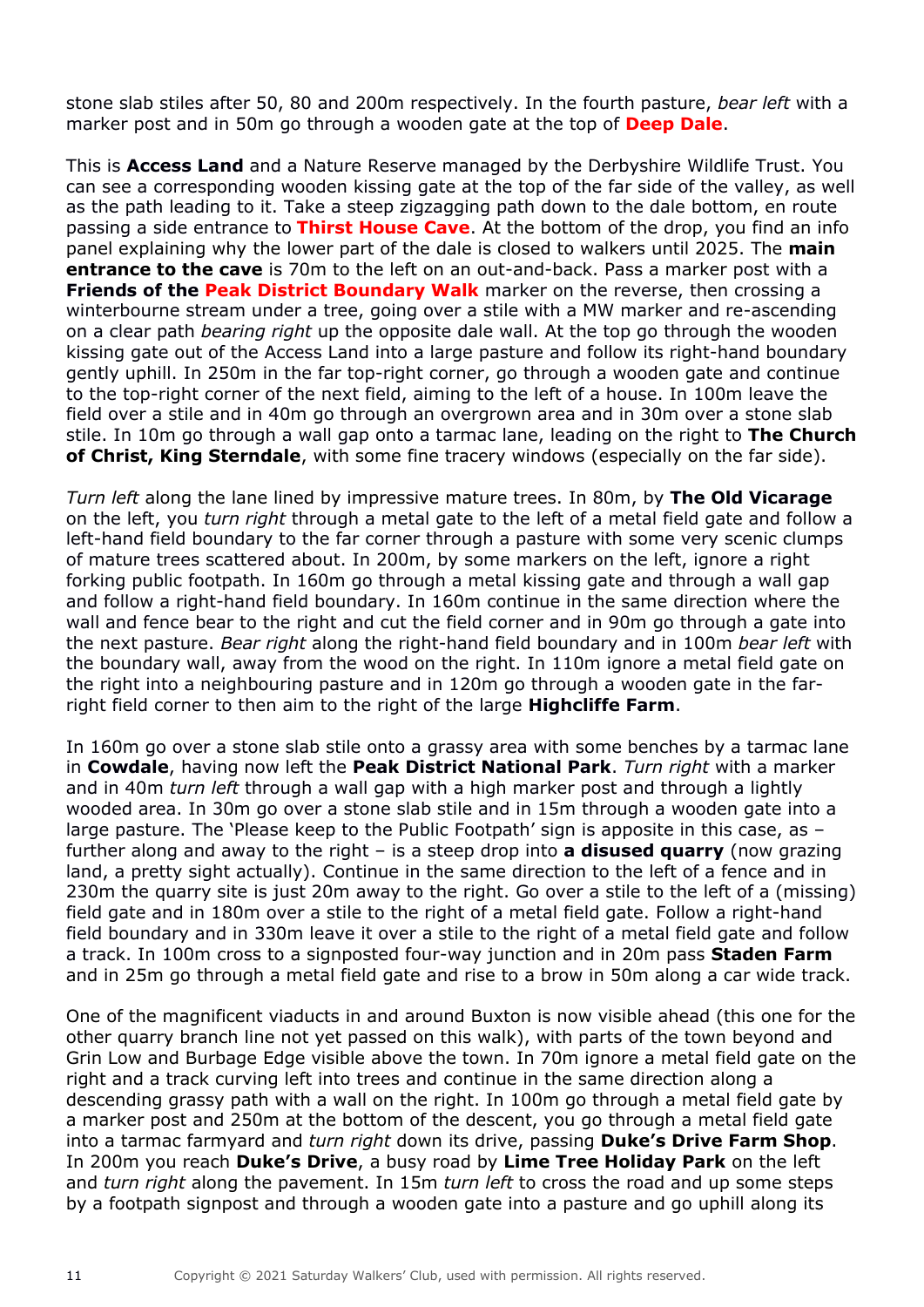left-hand boundary. In 100m go over the brow and in 50m through a collapsed wall, with fine viaduct views over to the left (ignore an unmarked left-forking footpath through a missing field gate), and continue in the same direction towards a fenced area down by the **audible Duke's Drive and A6**, in another 100m going through another collapsed drystone wall. The path converges with the field boundary and Duke's Drive beyond and in 190m you go through a wooden gate onto the road.

*Turn left* along the opposite pavement and in 70m pass a bus stop sign on the A6 below. In 40m *turn right* across the A6 this side of a roundabout by a median and *turn left* along the A road, immediately crossing the entrance to a large supermarket. In 30m pass a service station and at the far end of its yard, *turn right* along a tarmac path towards a **Bridge on the River Wye**. On the far side, *turn left* and in 25m pass a welcome sign for **Ashwood Park**. You now head for the far-left corner of this narrow park, at each fork forking left to stay close to the river. In about 400m, in the far corner, with **The Wye Bridge House** (Wetherspoon's) away on the right, *turn left* over one of two footbridges 50m apart and cross the A6 to the other side and *turn right* along its pavement. *Curve to the left* with the road to go under a railway viaduct in 30m (with **The Railway at Buxton** pub on the right) and continue in the same direction at a roundabout. In 40m continue along the trafficcalmed part of **Spring Gardens**. You pass a few **cafés, pubs, tea rooms and bistros** and in about 300m reach **Terrace Road** at a T-junction, opposite the **Cavendish Shopping Arcade**, and with the **Terrace Road bus stop** away on the left. *Turn right* along the road, passing some restaurants and a wine bar and *turn right* along **Station Road** at a four-way junction to reach **Buxton Station** in 100m.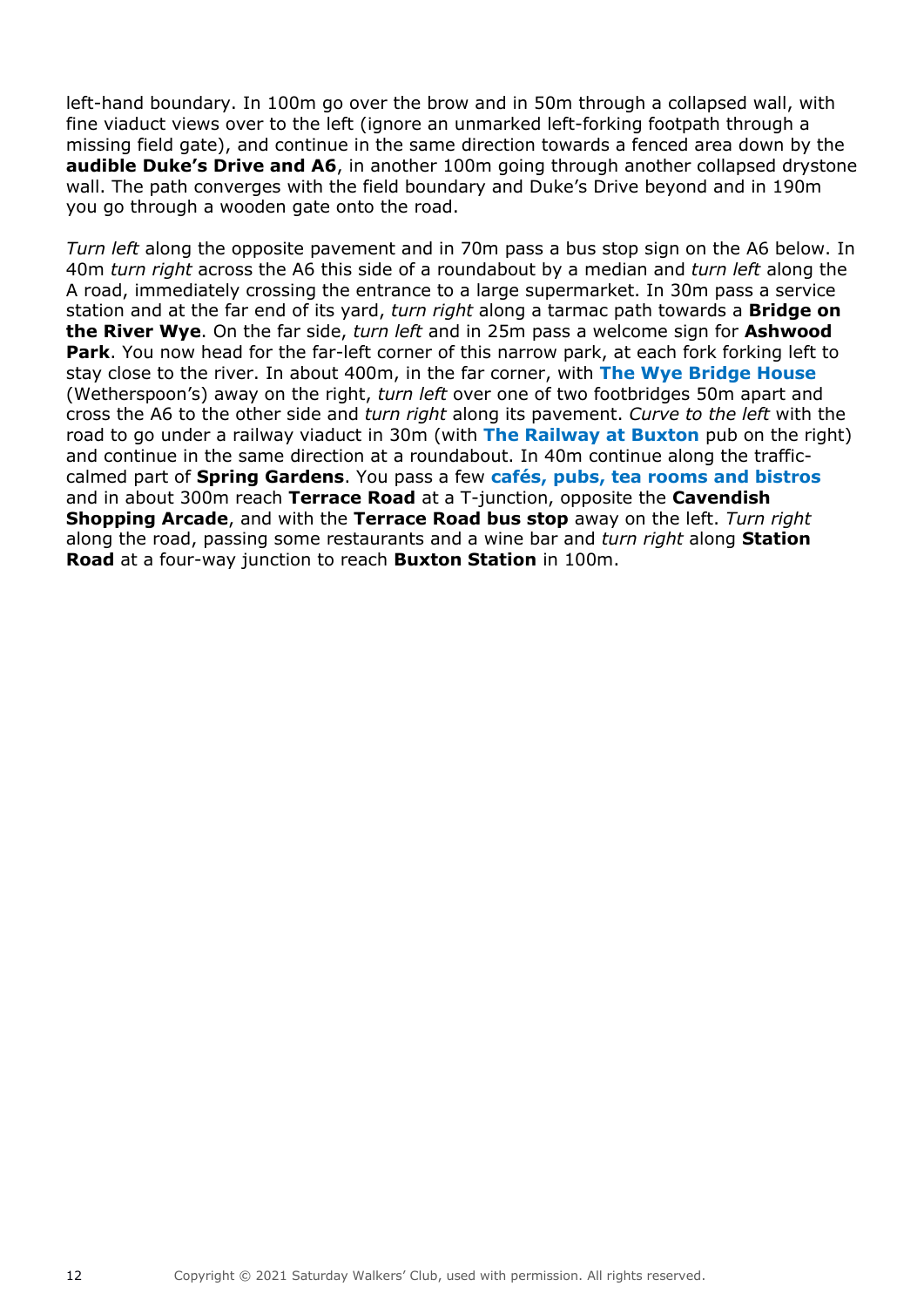## **Link Route from Topley Pike Bus Stop and Car Park**

Continue in the direction of travel (coming off the bus from **Buxton**) and in 60m, opposite the entrance to Aggregate Industries' **Topley Pike Quarry**, *turn left* along a signposted public bridleway with a **Friends of the Peak District Boundary Walk** marker into **Wye Dale Car Park**. In 80m continue through a (missing) car gate with a **National Cycle Network Route 680** sign. [The residents of the cottages at the end of this track are allowed to drive cars down the track.] The track down the wooded Wye Dale always stays close enough to the **River Wye** that it is never out of earshot and mostly in view. Twice you go under some railway viaducts of the active freight line connecting the quarries in **Great Rocks Dale** to the mainline at Buxton, and in 850m you ignore a 'Concession' Footpath to the Monsal Trail' on the right up onto a third viaduct, this one being the dismantled former mainline from Buxton to Miller's Dale. In the following open part of the Dale, where Great Rocks Dale joins, in 120m you pass the **Blackwell Mill Cycle Hire and Tuck Shop**. Just beyond it, *turn left* at a three-way junction to cross the Wye to **Blackwell Mill Cottages**. The Main Walk route joins from the left.

*Turn right* with the **Pennine Bridleway** (PBW) and a '**Chee Dale**' signpost and pick up the directions above on page 7 at the triple asterisk **\*\*\*)**.

### **Extension I**

*Turn right* out of the pub, re-tracing the pre-lunch route. In 40m *turn left* along a narrow unsigned path past the fenced **St. Anne's Well** and in 30m cross the Wye River over a two-railed footbridge and *turn left* on the far side. In 80m start to ascend through a wood. In 40m cross the **Monsal Trail** and continue in the same direction past a Derbyshire Wildlife Trust sign for **Millers Dale Quarry Nature Reserve** and in 15m go up a stepped section of the path and in another 50m you leave the wood through a wooden gate and *bear left* uphill through a grassy area and in 160m reach the fenced disused **Millers Dale Limeworks Quarry** (this is only one part of the quarry, the larger one is on the other side of the dale) and *turn left* with a clear path to skirt around the rim of the quarry, in 50m *turning right* for an even steeper ascent, now with a sturdy metal fence on the right.

At the top of the steep rise, go through a metal gate within a metal field gate and *veer right* along a fence. In 120m go over a stone slab stile and *bear left* up a pasture. In 30m you pass a fenced disturbed area on the left; this is an **airshaft of a disused leadmine**. In 100m go through a squeeze gap and continue in the same direction further uphill. In 80m, at the top of the rise, go through a wooden gate with a yellow marker into a pasture and continue downhill along the left-hand boundary, with fine views ahead of **Priestcliffe Low**. In 170m, by a yellow-topped post, *turn left* over a stone slab stile in a drystone wall and *turn right* along the right-hand boundary of the neighbouring field, go through a shallow dip and in 150m in the far-right corner leave the field through a stepped wall gap and a wooden gate by a footpath signpost into another pasture.

Over the next 250m, you go through three pastures in the same direction, curving ever so slightly to the right and aiming for some farm buildings in the semi-distance. Leave the field through a wooden gate and then a squeeze gap in a drystone wall and *veer right* through the next field, aiming clear to the right of the farm buildings. In 60m leave the field over a stone slab stile by a footpath signpost and *turn left* along a gravel car wide farm track towards **Priestcliffe** village. In 75m pass a farm on the right and in 20m from the end of the concrete farmyard, you reach the village by a two-way signpost, where another car wide lane joins from the left from the direction of 'Brushfield'. *Bear right* along tarmac and pick up the directions below in Extension II at the asterisk **\*)**.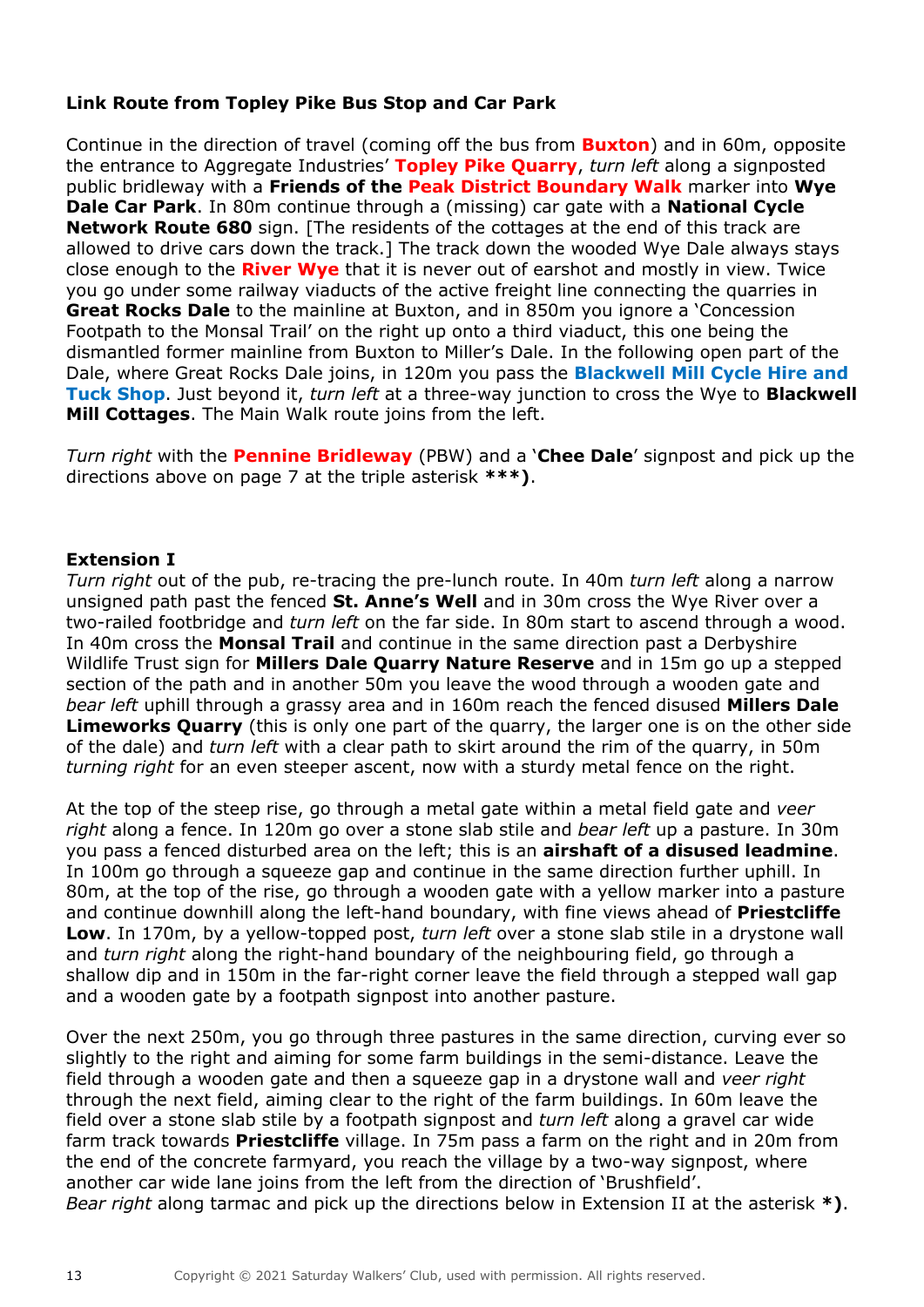## **Extension II**

*Turn left* out of the pub, continuing in the direction of the pre-lunch route. Continue along the tarmac lane with the Wye on the right and some high limestone crags on the left, a very popular but challenging climbing venue. In 750m, the wooded **Ravenstor** forces the lane and river to *turn to the right* and in 170m they *turn left* again. In 90m, by a footbridge across the Wye away on the right (that's 60m before a private car wide lane rises on the left behind you, signed as access to a Youth Hostel), *turn right* and in 50m cross the river and ascend steeply on the far side along a stepped path. As you ascend through a lightly wooded area, you get fine views further down the Wye Valley. You go up some more steps to cross the Monsal Trail and continue in the same direction a signposted public footpath to 'Priestcliffe'. Go up some steps and through a wooden gate with a Derbyshire Wildlife Walk sign into **Priestcliffe Lees Nature Reserve** and further up a steep stepped path through a wood.

In 90m go through another wooden gate and *bear to the right* with the path, now with a gentler gradient. In 130m go through a drystone wall gap and a wooden gate. In 50m you emerge from the wood and keep ascending steeply along a clear path, with two more marker posts visible ahead in 30m and in 60m. You then aim for the house visible at the top of the rise (**Lees Farm**), pass another marker post en route and *turn right* at the house along its garden wall. In 20m *turn left* along the house and in 40m *turn left* through a wooden gate out of the nature reserve onto the gravel drive of the house and *turn right* along the drive. In 440m *bear right* along a Public Road at a bend (**Bulltor Lane** on the left, **Broadway Lane** to the right). In 100m the lane levels out in this dry valley and in another 150m it starts its ascent towards **Priestcliffe** village. In 170m ignore a signposted left turning bridleway to continue in the same direction. In 180m you pass the first house on the left and in 50m a signposted footpath joins from the left and in another 20m a track joins from the right behind, signposted to 'Millers Dale'. This is Extension I. Continue in the same direction along tarmac through the village.

**\*)** In 20m you pass **Lydgate Farm** on the right and in 30m *veer right* on the level, ignoring a left forking lane downhill. Continue along Priestcliffe Road out of Priestcliffe, with **Priestcliffe Low** rising on the right. Having ignored a couple of left turning public footpaths into pastures en route, in 700m you cross a lane (signed for Priestcliffe Ditch and Blackwell to the right and Taddington to the left) and continue in the same direction. The **Limestone Way** (LW) has joined from the right. In 340m you cross the **A6**, to a **bus stop for services to Buxton** and **The Waterloo** pub opposite, and continue in the same direction to the left of the pub with the LW along a car wide gravel track, gently uphill. This is **Sough Lane**, a Restricted Byway, and it rises up to **Sough Top**. In 20m you pass a twoway LW signpost and in 75m go through a metal field gate.

In 380m go through a wooden field gate and continue along the track. In 65m *turn left* with the track further uphill and in 80m ignore a right forking public footpath by a medium height marker post and in 80m the track levels out to continue between drystone walls. In 70m you go through a gap to the right of a metal field gate and continue in the same direction along the level fenced track, with the large **Fivewells Farm** away to the right and the top of **Sough Top** on the left. In 240m go to the side of a collapsed metal field gate and, at a footpath crossing, *turn right* over a stone slab stile into a pasture and follow its right-hand boundary. In 370m you go over a stone slab stile into the next pasture and in another 110m into another and cross it in the same direction. In 150m go over a stone slab stile onto **Pillwell Lane** and *turn right* along it (the **PBW** runs along the lane). In 15m a signposted bridleway turns left through a wooden gate. Intriguingly, there is another bridleway turning in the same direction another 30m along signed for 'Chelmorton'. You leave the PBW and *turn left* along either of the bridleways.

Pick up the directions in the Main Walk text at the quintuple asterisk **\*\*\*\*\*)**.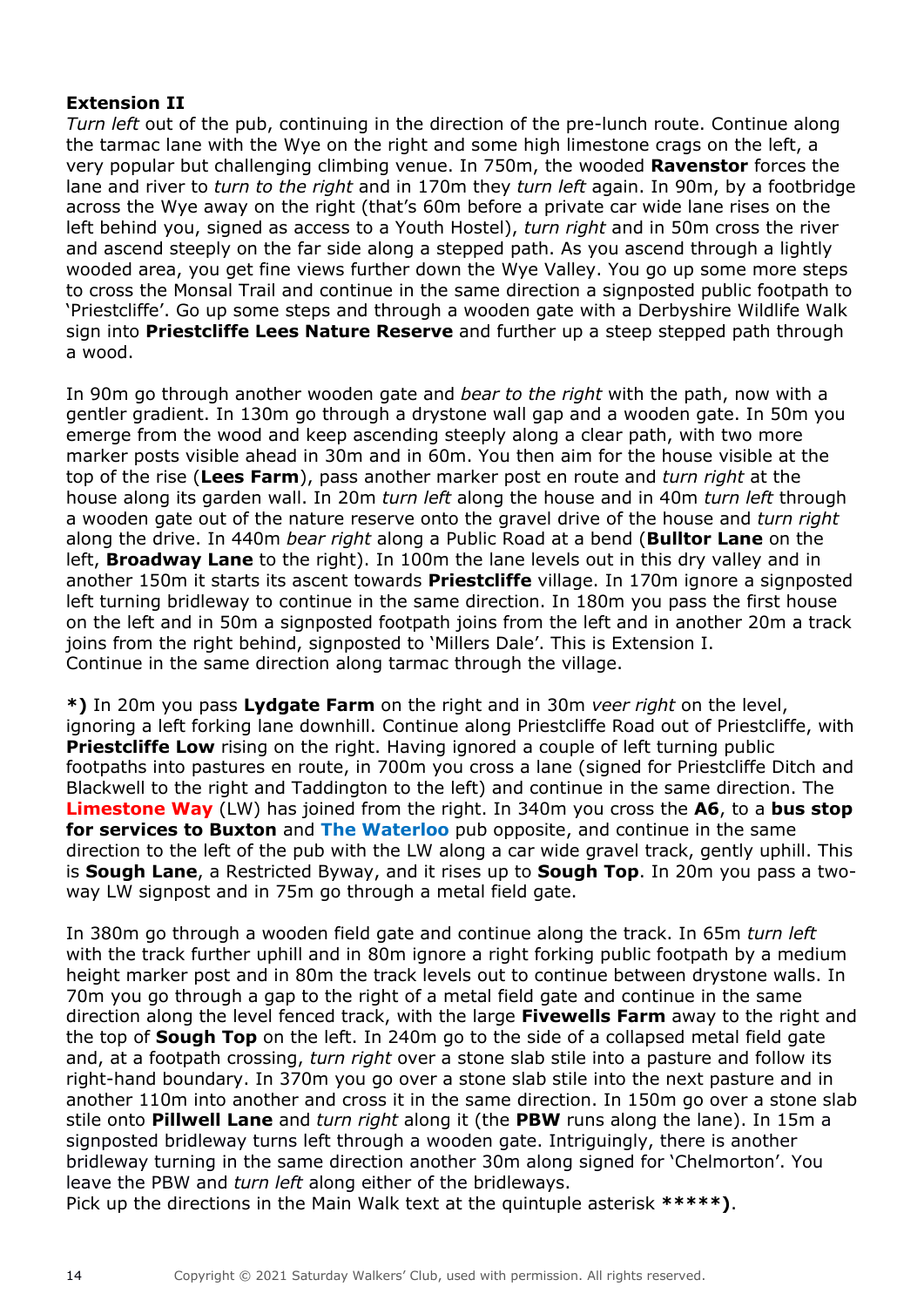## **Alternative Ending at Monsal Dale**

*Turn left* out of the pub, continuing in the direction of the pre-lunch route. Continue along the tarmac lane with the Wye on the right and some high limestone crags on the left, a very popular but challenging climbing venue. In 750m, the wooded **Ravenstor** forces the lane and river to *turn to the right* and in 170m they *turn left* again. In 90m, ignore a footbridge across the Wye away on the right and in 60m a private car wide lane rising on the left behind you, signed as access to a Youth Hostel, to continue down the dale. Limestone crags overlook the valley for a stretch but eventually the scenery opens out and the lane veers away from the river. You pass a car park on the left, where a public footpath joins out of **Tideswell Dale** along a car wide gravel track and in 35m you ignore a public footpath forking steeply up to the left. In 150m pass **Brook House**, the first house in **Litton Mill** hamlet, and in 70m you reach a two-way signpost on the right ('Monsal Trail to Miller's Dale' or 'Cressbrook').

## **Here you have a choice:**

**For the more strenuous route** along an elevated and at times precipitous path and the busy Monsal Trail, *turn right* and in 35m cross a mill leat and then the Wye on a two-railed bridge and *turn up to the left* along a railed path through a steep wood. Pick up the directions at the end of this text under **Elevated Route to Monsal Head**.

**For the quieter and less strenuous route**, continue in the same direction through Litton Mill hamlet, and in 40m through the gate of the **Litton Mill** with a Concession Footpath sign and marker on the right. [Litton Mill had been uneconomical almost from the start due its isolated location and increased costs of transport, combined with a lack of local workforce. Even when resorting to indentured labour – often of orphaned children, mostly from London, under terrible conditions – the mill struggled.] You walk past the now residential buildings and in 150m at the far end of the main building, *bear right* with the track and in 20m cross the mill stream on a car wide bridge. The track turns left to continue further down **Miller's Dale** as a raised track between river (higher) and millstream (lower), largely under trees, with occasional glances possible through the canopy up the dale sides. In 50m pass a metal field gate through a gap.

In 160m you pass the first of many weirs as the river level slowly drops to the millstream's level, and in 100m you cross the millstream over a steel plate bridge where it joins the Wye. In 20m pass a sign for **Cramside Wood Nature Reserve** and in 70m an info panel on it. In 225m, shortly after another weir, you pass some rusty remnants of a small mill. The path then veers away from the river for a stretch in a left bend, with some steep slopes visible ahead, including the path of the elevated route. In 400m, at the start of **Water-cum-Jolly Dale**, a Concessionary Footpath forks steeply up to the left, this is **useful if the following stretch is flooded**. The river appears to be more like a pond hereabouts, as it is held back by weirs for Cressbrook Mill and fills a wider area.

In 170m you pass a red brick building of unknown former purpose and follow the mud and flood-prone path (the worst bits can be skirted along higher paths on the left) through the widening and bending dale, with some very fine views in all weathers. In 250m an impressive limestone bluff commences (often frequented by climbers) and in 100m you ignore a bridge on the right over millstream and river, by **Cressbrook Mill**. [The housing at this former textile mill was so poor, that – after protests by the workforce – the owners built the model village that became Cressbrook. The once private estate became a public village when the mill went bankrupt in 1965.]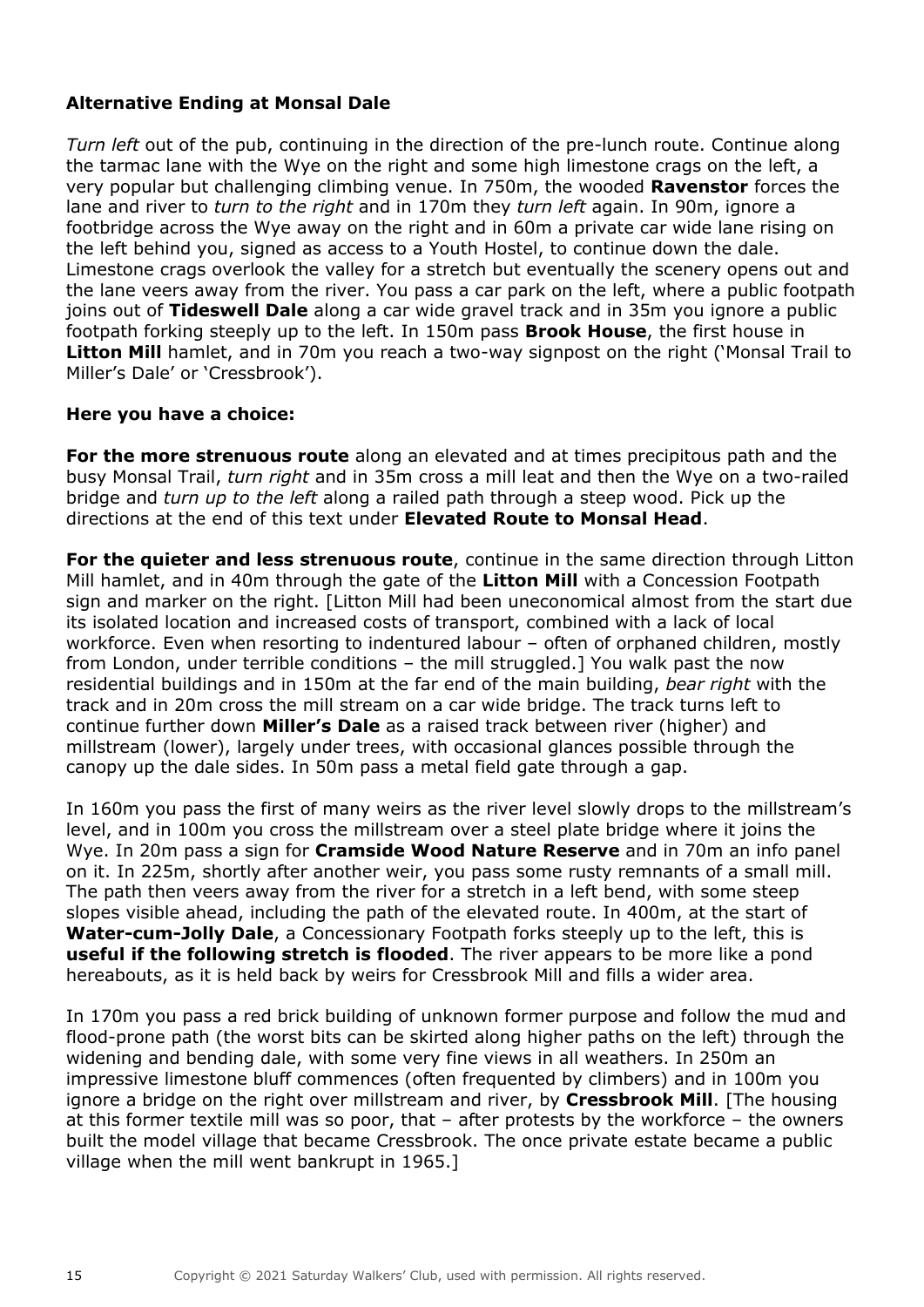Continue towards the mill buildings, with the mill leat on the left, and in 50m pass a castlelike **Victorian Folly** and follow a fenced path past the main building (now residential and holiday lets) in 90m to **Cressbrook Road** running down from **Cressbrook Dale**, and *turn right* along it. A large lake is hidden from view on the left, this is fed by the stream out of Cressbrook Dale and joins the Wye 40m along. In 40m pass the gated entrance to Cressbrook Mill (private) and in 600m pass **Upperdale Car Park**. In 75m continue in the same direction at a four-way junction of lanes, with the right turn leading across the Wye up to the Monsal Trail. The dale widens out and in 70m you can see some buildings at the rim of the dale ahead; they are the pub and café that are **the tea stops on the walk**. In 75m you pass a drive to some holiday lets and in 320m, just before the lane starts its steep ascent to the rim of the dale, you *fork right* with a public footpath signpost along a car wide drive to **Netherdale Farm**.

## **In 70m by a right turn to a bridge over the Wye, you have a choice:**

**To cut out the ascent to Monsal Head** including its tea options and superlative views, *turn right* and in 50m cross a raised railed footbridge and *turn left* along the riverside path, in 20m ignoring a right forking bridleway up to the Monsal Trail. Follow the public footpath around the bend in the river and under the **Headstone Viaduct** and into a large riverside meadow to continue through it. The Main Extension Route comes down on the right from the Monsal Trail. Pick up the directions below at the double asterisk **\*\*)**.

**For the Main Extension Route**, continue in the same direction to the left of the farm buildings and ascend through a wood, in 90m with views on the right of the magnificent **Headstone Viaduct**. In 240m you pass a bench where a path joins up from the right below. This will be the onwards route after visiting Monsal Head. Continue uphill along a stepped section and eventually you will emerge on the road up out of the dale, opposite **Hobb's Café Tearoom**, with the **Monsal Head Hotel** and its **Stable Bar** to the left.

**\*)** Descend the stepped path you came up along and in 50m by a bench *turn left* and in 140m you reach the **Monsal Trail** by the **Headstone Tunnel** on the left. *Turn right* to cross the **River Wye** on the viaduct and at the far end of the viaduct, *turn left* at a fourway signpost through a wooden gate with a bridleway ('Brushfield'). *Turn down to the left* immediately along a permissive path down to the riverside meadows and *turn right* through them. In 330m continue between trees. In 100m go through a wooden gate to the left of a metal field gate out of the trees and in 50m you pass a picturesque stepped weir and in 100m ignore a footbridge over the river on the left. In 90m continue along a gravel path to the right into trees, with a steep wooded slope on the right. You follow this clear path, ignoring all faint turns, for 1.2 km through the slowly left turning **Monsal Dale**, with a wooded slope on the right and the steep **Fin Cop** (hill) rising opposite (its Iron Age hillfort site is not noticeable from here though).

There are a couple of minor ascents, several sections through a clearing and several sections where the river turns away in a bow, but the onwards route is always clear. At a (misleading) footpath signpost, about 30m after passing a pond on the left, ignore a hard right turn uphill through the trees as well as a right turn ('Brushfield Hough') and *bear down to the left* 'White Lodge and A6'). Also ignore an indistinct right fork a little further along (that is what the 'A6 only' sign refers to and would be the best route to the bus stop, but it is overgrown, rutted and difficult to follow) and in 20m use stepping stones across a streamlet. You follow the path in 60m to the A6 and go up some steps and through a wall gap onto its grassy verge. *Turn right* along the verge and in 110m pass a footpath joining from the right (the overgrown route), opposite a milestone on the left ('London'). In 60m you reach the **White Lodge Car Park bus stop for services to Buxton** across the road, with a scheduled journey time of 34 minutes.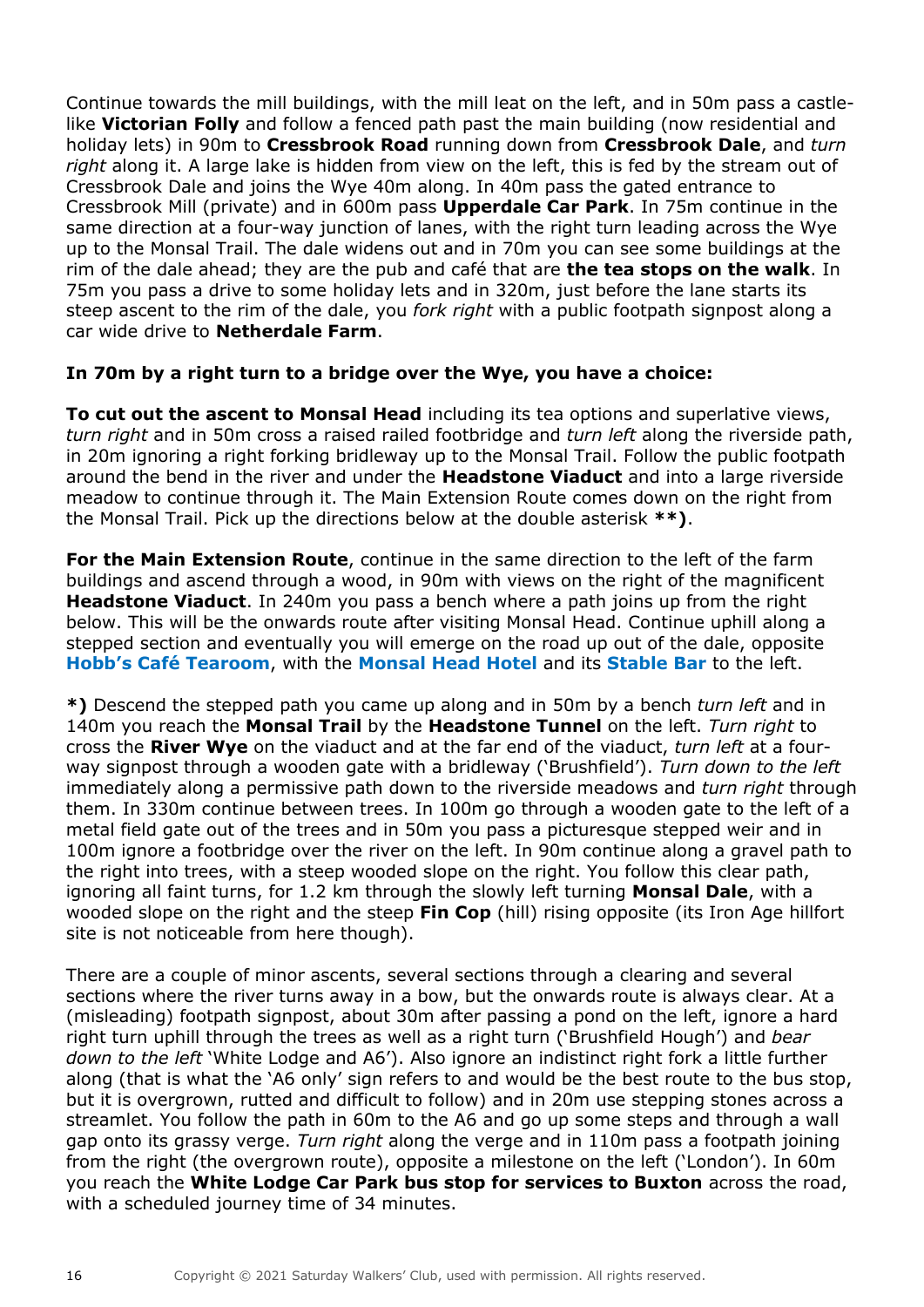## **Elevated Route to Monsal Head**

*Turn right* with the path along the flank of a cliff and at the top of the rise walk parallel with the **Monsal Trail** for a short stretch and *turn left* by a three-way signpost onto the dismantled railway line, with a bridge over the Trail about 50m to the right. *Turn left* and in 310m, at a three-way signpost just before the **Litton Tunnel**, *fork up to the left* along a gravel path along a wooden railing with a **Path to Access Land** marker. In 50m go over a stile into **Access Land** and follow a clear path along a fence on the left. You have partial views in the back to Litton Mill and fine views up the Wye Valley. In 30m *fork right* steeply uphill, ignoring the level left fork. In 60m at a T-junction with a level path, *turn left* along it (there are fine views to be had 30m to the right though). You pass a couple of caves and in 20m ignore a right fork steeply uphill.

*Curve to the left* with the path with a steep drop on the left (if you find this uncomfortable already, **please turn around and follow the Monsal Trail** to Monsal Head, because there will be more exposed sections along this route). In 100m you are **level with Litton Mill and a straight view up Miller's Dale**, with the chimney in the Tunstead Superquarry beyond it, and with **Combs Moss moorland plateau** near Buxton rising behind. In 30m pass a fenced shaft on the left and in 80m the path turns to the right around the tip of the promontory, with the **Cramside Wood Nature Reserve** on the opposite side of the dale below. The slope on the left is now less precipitous, a good time to relax and enjoy the views. The path straightens out and starts to descend in the general direction of a stretch of the **Monsal Trail visible ahead**, between the Litton and Cressbrook Tunnels. The slope on the left is still less severe than on the first stretch.

In 250m you walk along a walled area of apparent spoil heaps, possibly debris from the tunnel construction or an old mine. In 80m go over a stile with an Access Land marker and follow a fence on the left. In 30m the trees on the left discontinue and you are now walking some way above – and parallel to – the Monsal Trail below. In 80m you can see the waters of the River Wye below and in another 50m, at same height across the river on a plateau overlooking the valley, get first part-views of **Cressbrook Hall**, an imposing 1835 Tudorstyle mansion now primarily used as a wedding venue. In 60m you follow a fence on the left for a short stretch while curving to the left above the entrance to the **Cressbrook Tunnel** and entering **Water-cum-Jolly Dale**.

The path then splits, and you could follow either fork, but the recommended one is the right fork so that you stay at the higher level. The path rises gently and in 60m you can see the lower path, which will be visible most of the way until the tip of the promontory. The path rises further, in stages, and in about 130m it levels out. In another 125m the top of the hill is just to the right a little higher and makes for **a very good vantage point**, although you'll get the same views from the path once you have rounded the bend in 50m. The Wye Valley widens out at this point and you can see more of the water than before, as well as a limestone crag face on the far river side and parts of the imposing **Cressbrook Mill** complex, including its **Victorian Folly** of a tower.

In 70m, all of Cressbrook Mill is now in view, and you get vistas down dale all the way to **Monsal Head**, with the buildings at the rim of the valley being the pub and the café that are **the tea stops on the walk**. The path then starts its gentle descent and in 110m you can see the lower path again. In 110m the two paths merge and in 80m you go through a wooden gate onto the Monsal Trail by an info panel on Cressbrook Mill and with the **Cressbrook Tunnel** on the right. *Turn left* with a signpost ('Bakewell'). You walk between trees for 400m, after which you get views across **Upperdale** again, with a rockface on the far side of the dale, and in 70m you can spot some buildings below in Upperdale hamlet. In 130m you pass the remnants of **Monsal Dale Station** and in 90m pass its ex-sidings on